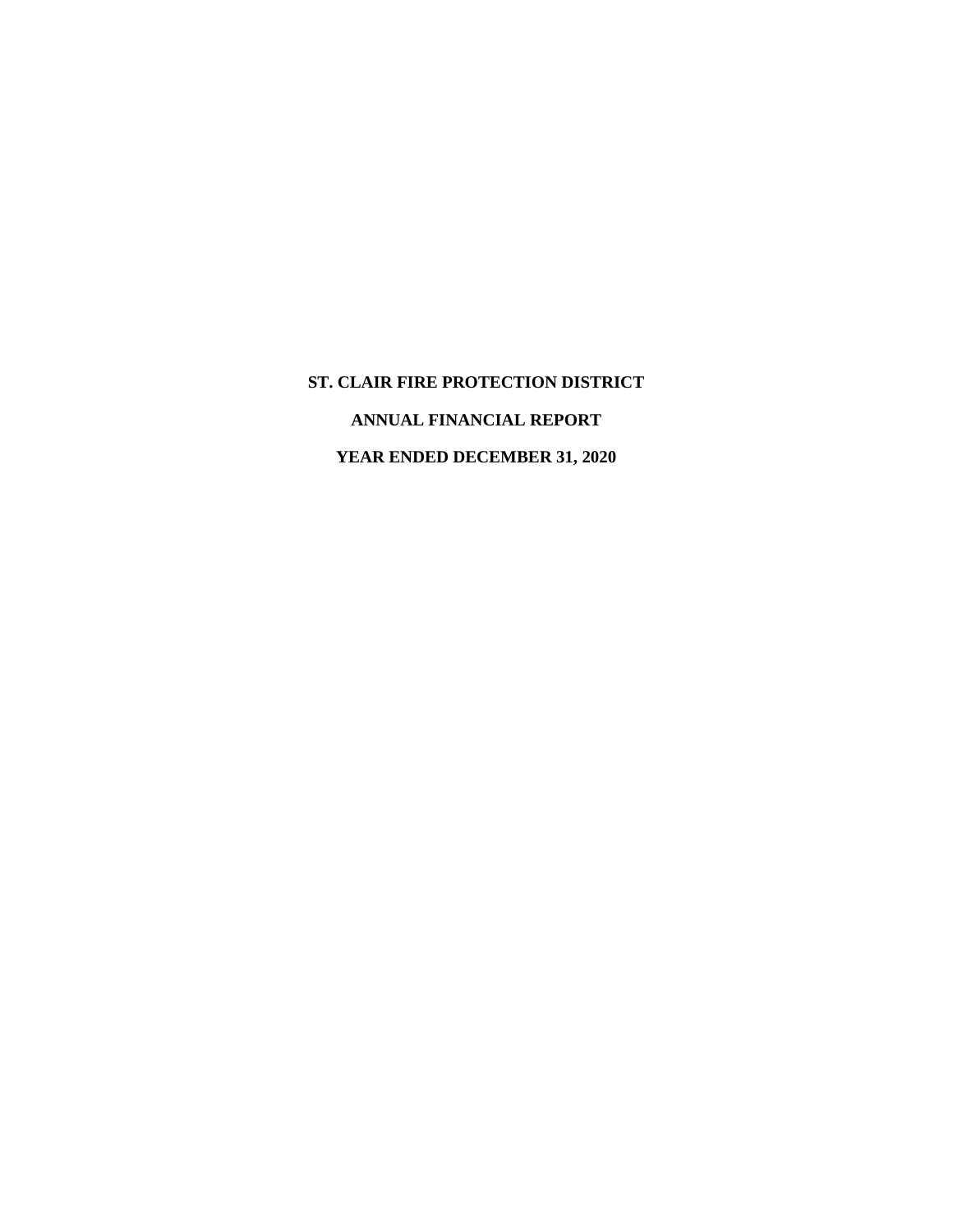# **T A B L E O F C O N T E N T S**

|                                                                                                               | $3 - 4$   |
|---------------------------------------------------------------------------------------------------------------|-----------|
|                                                                                                               | $6 - 11$  |
| <b>BASIC FINANCIAL STATEMENTS</b>                                                                             |           |
| <b>Government-Wide Financial Statements</b>                                                                   |           |
| Statement of Net Position - Modified Cash Basis - Governmental Activities                                     | 13        |
| Statement of Activities - Modified Cash Basis - Governmental Activities                                       | 14        |
| <b>Fund Financial Statements</b>                                                                              |           |
| Balance Sheet - Modified Cash Basis - Governmental Fund                                                       | 15        |
| Statement of Revenues, Expenditures and Changes in<br>Fund Balances - Modified Cash Basis - Governmental Fund | $16 - 17$ |
| Statement of Fiduciary Net Position - Modified Cash Basis -                                                   | 19        |
| Statement of Changes in Fiduciary Net Position - Modified Cash Basis -                                        | 20        |
|                                                                                                               | $22 - 31$ |
| <b>OTHER INFORMATION</b>                                                                                      |           |
|                                                                                                               |           |

Notes to Other Information - Budgetary Comparison Schedule.............................. 35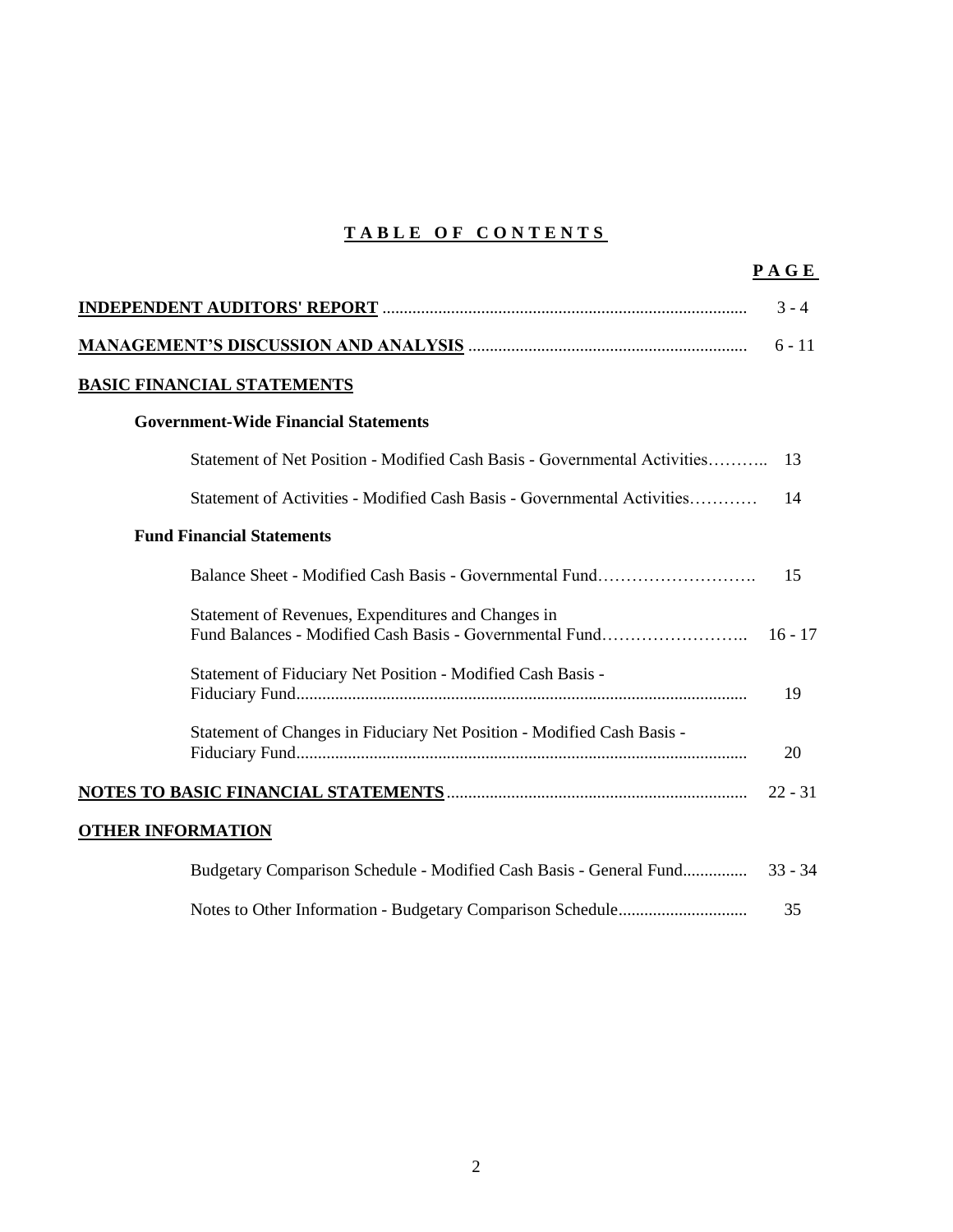**SPINNER & KUMMER, P. C.**

CERTIFIED PUBLIC ACCOUNTANTS 50 CRESTWOOD EXECUTIVE CENTER ~ SUITE 400 (WATSON & SAPPINGTON) ST. LOUIS, MISSOURI 63126

FOUNDED 1928 **B**Y FELIX G. KRAFT, C.P.A. ———

GREGORY J. SPINNER, C.P.A. BRUCE D. KUMMER, C.P.A.

(314) 842-1120 FAX: (314) 842-0921

*———*

**MEMBER** AMERICAN INSTITUTE OF CERTIFIED PUBLIC ACCOUNTANTS

——— MISSOURI SOCIETY OF CERTIFIED PUBLIC ACCOUNTANTS

# **I N D E P E N D E N T A U D I T O R S ' R E P O R T**

Board of Directors St. Clair Fire Protection District 470 E. North Street St. Clair, Missouri 63077

We have audited the accompanying modified cash basis financial statements of the governmental activities and each major fund of

### **ST. CLAIR FIRE PROTECTION DISTRICT**

as of and for the year ended December 31, 2020, and the related notes to the financial statements, which collectively comprise the District's basic financial statements as listed in the table of contents.

#### **Management's Responsibility for the Financial Statements**

Management is responsible for the preparation and fair presentation of these financial statements in accordance with the modified cash basis of accounting described in Note 1(C); this includes determining that the modified cash basis of accounting is an acceptable basis for the preparation of the financial statements in the circumstances. Management is also responsible for the design, implementation, and maintenance of internal control relevant to the preparation and fair presentation of financial statements that are free from material misstatement, whether due to error or fraud.

#### **Auditor's Responsibility**

Our responsibility is to express opinions on these financial statements based on our audit. We conducted our audit in accordance with auditing standards generally accepted in the United States of America. Those standards require that we plan and perform the audit to obtain reasonable assurance about whether the financial statements are free from material misstatement.

An audit involves performing procedures to obtain audit evidence about the amounts and disclosures in the financial statements. The procedures selected depend on the auditor's judgment, including the assessment of the risks of material misstatement of the financial statements, whether due to fraud or error. In making those risk assessments, the auditor considers internal control relevant to the entity's preparation and fair presentation of the financial statements in order to design audit procedures that are appropriate in the circumstances, but not for the purpose of expressing an opinion on the effectiveness of the entity's internal control. Accordingly, we express no such opinion. An audit also includes evaluating the appropriateness of accounting policies used and the reasonableness of significant accounting estimates made by management, as well as evaluating the overall presentation of the financial statements.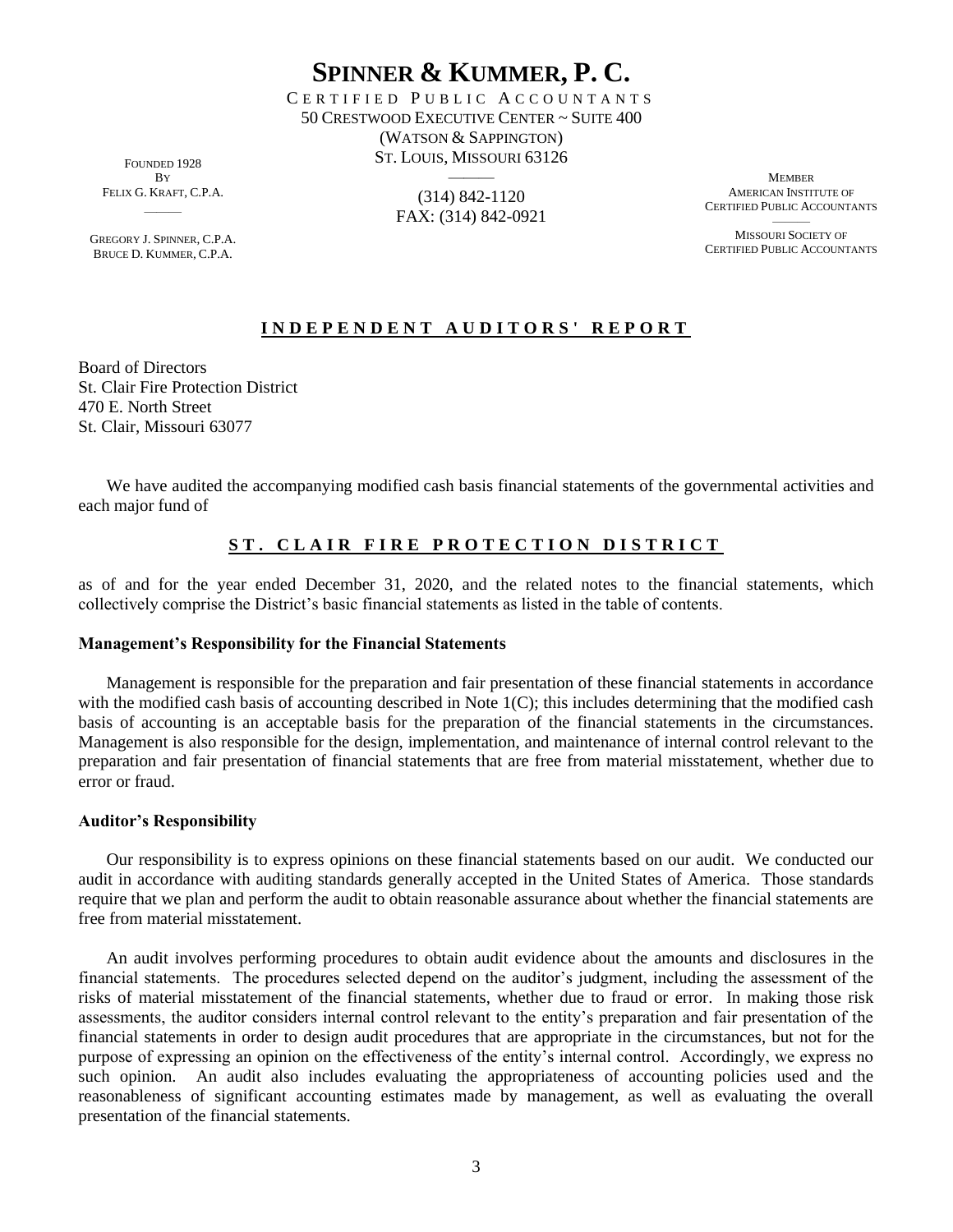We believe that the audit evidence we have obtained is sufficient and appropriate to provide a basis for our audit opinions.

#### **Opinions**

In our opinion, the financial statements referred to above present fairly, in all material respects, the respective modified cash basis financial position of the governmental activities and each major fund of St. Clair Fire District, as of December 31, 2020, and the respective changes in modified cash basis financial position, thereof for the year then ended in accordance with the modified cash basis of accounting as described in Note 1(C).

#### **Basis of Accounting**

We draw attention to Note 1(C) of the financial statements, which describes the basis of accounting. The financial statements are prepared on the modified cash basis of accounting, which is a basis of accounting other than accounting principles generally accepted in the United States of America. Our opinions are not modified with respect to this matter.

#### **Other Matters**

#### *Other Information*

Our audit was conducted for the purpose of forming opinions on the financial statements as a whole that collectively comprise St. Clair Fire Protection District's basic financial statements. The management's discussion and analysis and budgetary comparison information, as stated in the table of contents, which are the responsibility of management, are presented for purposes of additional analysis and are not a required part of the basic financial statements. Such information has not been subjected to the auditing procedures applied in the audit of the basic financial statements, and accordingly, we do not express an opinion or provide any assurance on it.

Spinner & Kummer, P.C.

Certified Public Accountants Saint Louis, Missouri

May 14, 2021

GS/cp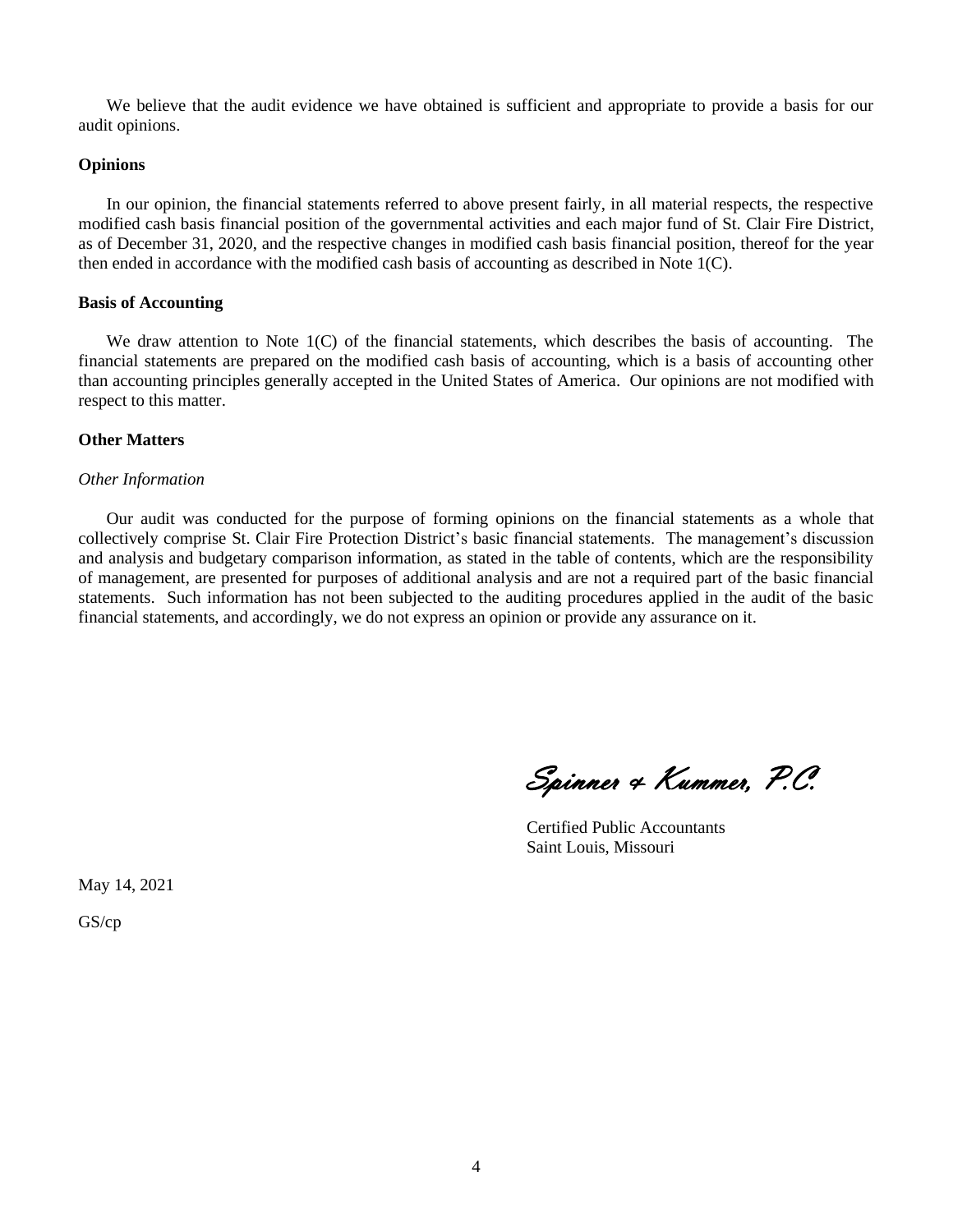# **MANAGEMENT'S DISCUSSION AND ANALYSIS**

An objective and easily readable analysis of the District's financial activities. The Management's Discussion and Analysis presents an analytical overview of both short-term and long-term financial information.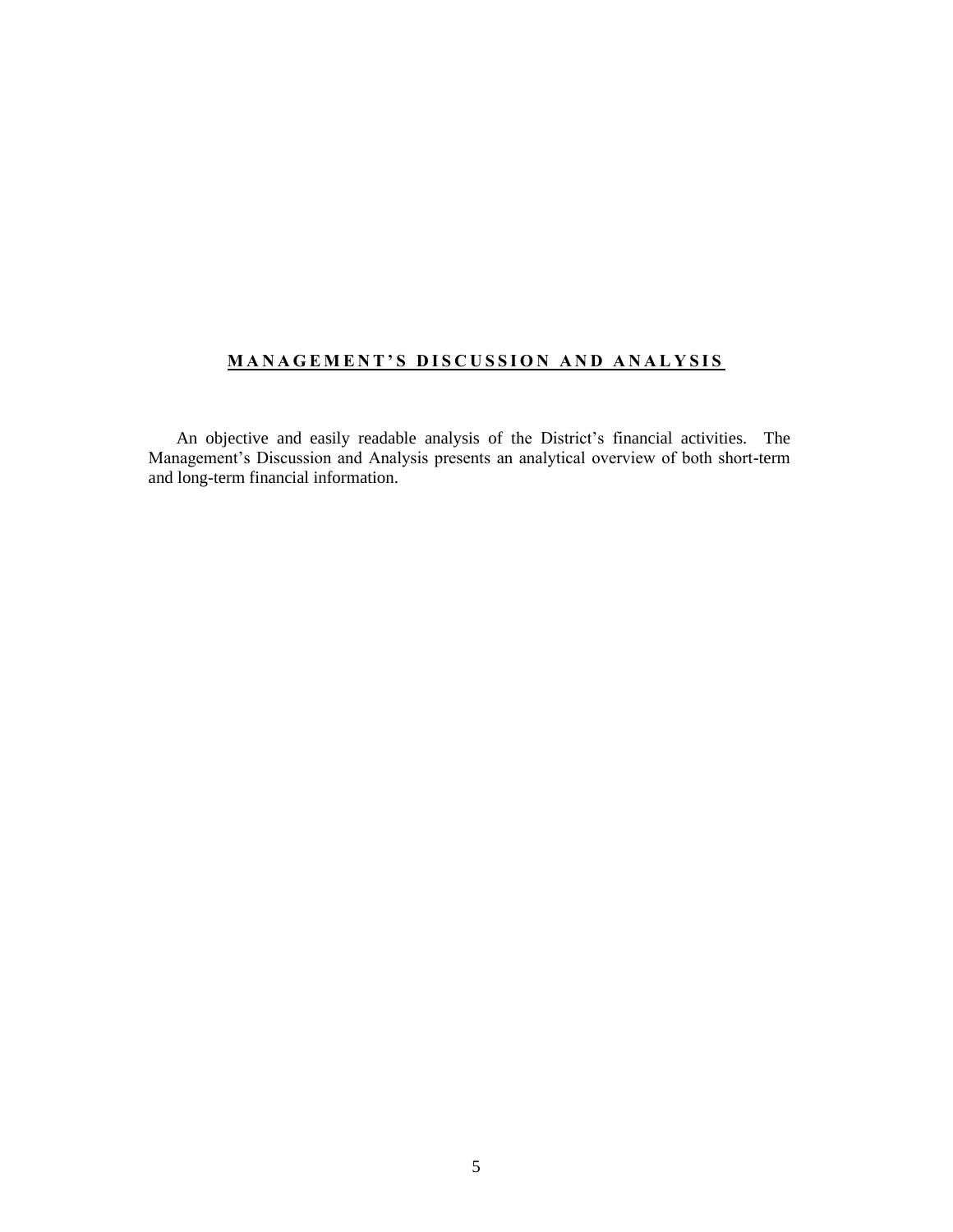## **MANAGEMENT'S DISCUSSION AND ANALYSIS DECEMBER 31, 2020**

The discussion and analysis of the St. Clair Fire Protection District's financial performance provides an overview of the District's financial activities for the year ended December 31, 2020, within the limitations of the District's modified cash basis of accounting. Please read it in conjunction with the District's financial statements.

## **FINANCIAL HIGHLIGHTS**

### **Key financial highlights for 2020 are as follows:**

- The net position for the Governmental Activities increased by \$214,741.
- Governmental Activities revenues were \$1,800,641.
- Property and sales taxes represented \$1,738,247 of the Governmental Activities revenue total or 97%.
- Expenditures for the Governmental Activities were \$1,585,900.
- The District paid \$40,785 of principal on lease purchase obligations.

### **USING THIS ANNUAL FINANCIAL REPORT**

This annual report is presented in a format consistent with the presentation requirements of the Governmental Accounting Standards Board (GASB) Statement No. 34, as applicable to the District's modified cash basis of accounting.

### **Report Components**

This annual report consists of four parts as follows:

**Government-wide Financial Statements:** The Statement of Net Position and the Statement of Activities provide information about the activities of the District's government-wide (or "as a whole") and present a longer-term view of the District's finances.

**Fund Financial Statements:** Fund financial statements focus on the individual parts of the District's government. Fund financial statements also report the District's operations in more detail than the government-wide statements by providing information about the District's most significant ("major") funds. For *governmental activities,* these statements tell how these services were financed in the short term as well as what remains for future spending.

**Notes to the Financial Statements:** The notes to the financial statements are an integral part of the government-wide and fund financial statements and provide expanded explanation and detail regarding the information reported in the statements.

**Other Information:** This Management Discussion and Analysis and the General Fund Budgetary Comparison Schedule represent other information presented for purposes of additional analysis and are not a required part of the basis financial statements. Such information provides users of this report with additional data that supplements the government-wide statements, fund financial statements, and notes (referred to as "the basic financial statements").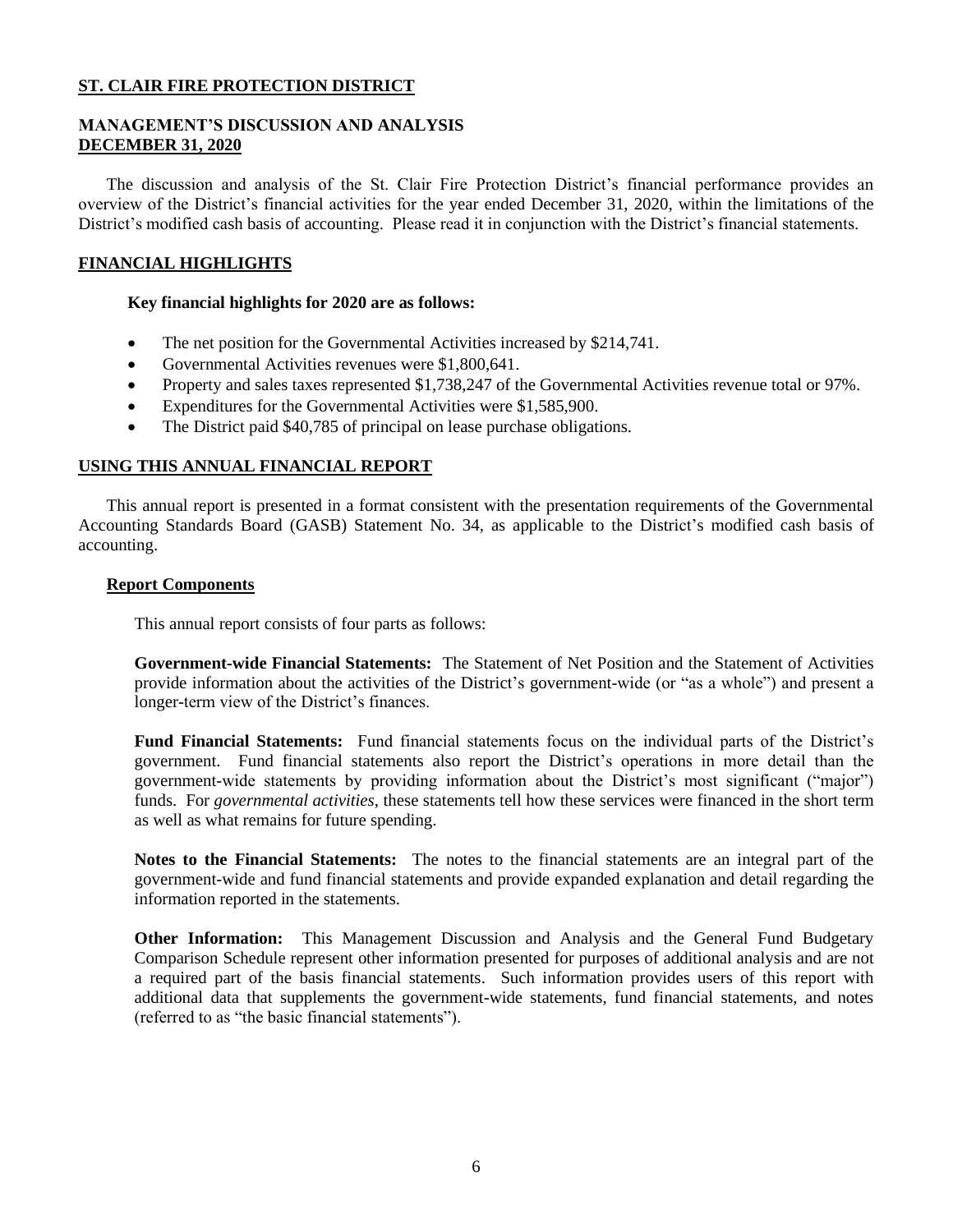### **Basis of Accounting**

The District has elected to present its financial statements on a modified cash basis of accounting. This modified cash basis of accounting is a basis of accounting other than generally accepted accounting principles. Basis of accounting is a reference to *when* financial events are recorded, such as the timing for recognizing revenues, expenses and their related assets and liabilities. Under the District's modified cash basis of accounting, revenues and expenses and related assets and liabilities are recorded when they result from cash transactions, except for the recording of depreciation expense on capital assets in the government-wide financial statements for all activities.

As a result of the use of this modified cash basis of accounting, certain assets and their related revenues *(such as accounts receivable and revenue for billed or provided services not yet collected)* and certain liabilities and their related expenses *(such as accounts payable and expenses for goods or services received but not yet paid, and accrued expenses and liabilities)* are not recorded in these financial statements. Therefore, when reviewing the financial information and discussion within this annual report, the reader should keep in mind the limitations resulting from the use of the modified cash basis of accounting.

#### **Reporting the District as a Whole**

#### *The District's Reporting Entity Presentation*

This annual report includes all activities for which the St. Clair Fire Protection District is fiscally responsible.

The primary government includes the following legal entity:

• St. Clair Fire Protection District

#### *The Government-wide Statement of Net Position and the Statement of Activities*

One of the most important questions asked about the District's finances is "Is the District as a whole better off or worse off as a result of the year's activities?" The Statement of Net Position and the Statement of Activities report information about the District as a whole and about its activities in a way that helps answer this question. These statements include all of the District's assets and liabilities resulting from the use of the modified cash basis of accounting.

These two statements report the District's net position and changes in them. Keeping in mind the limitations of the modified cash basis of accounting, you can think of the District's net position - the difference between assets and liabilities - as one way to measure the District's financial health or financial position. Over time, increases or decreases in the District's net position are one indicator of whether its financial health is improving or deteriorating. You will need to consider other non-financial factors, however, such as changes in the District's real estate tax base.

In the Statement of Net Position and the Statement of Activities, we have one kind of activity:

*Governmental activities* - All of the District's basic services are reported here. Property taxes finance most of the activities.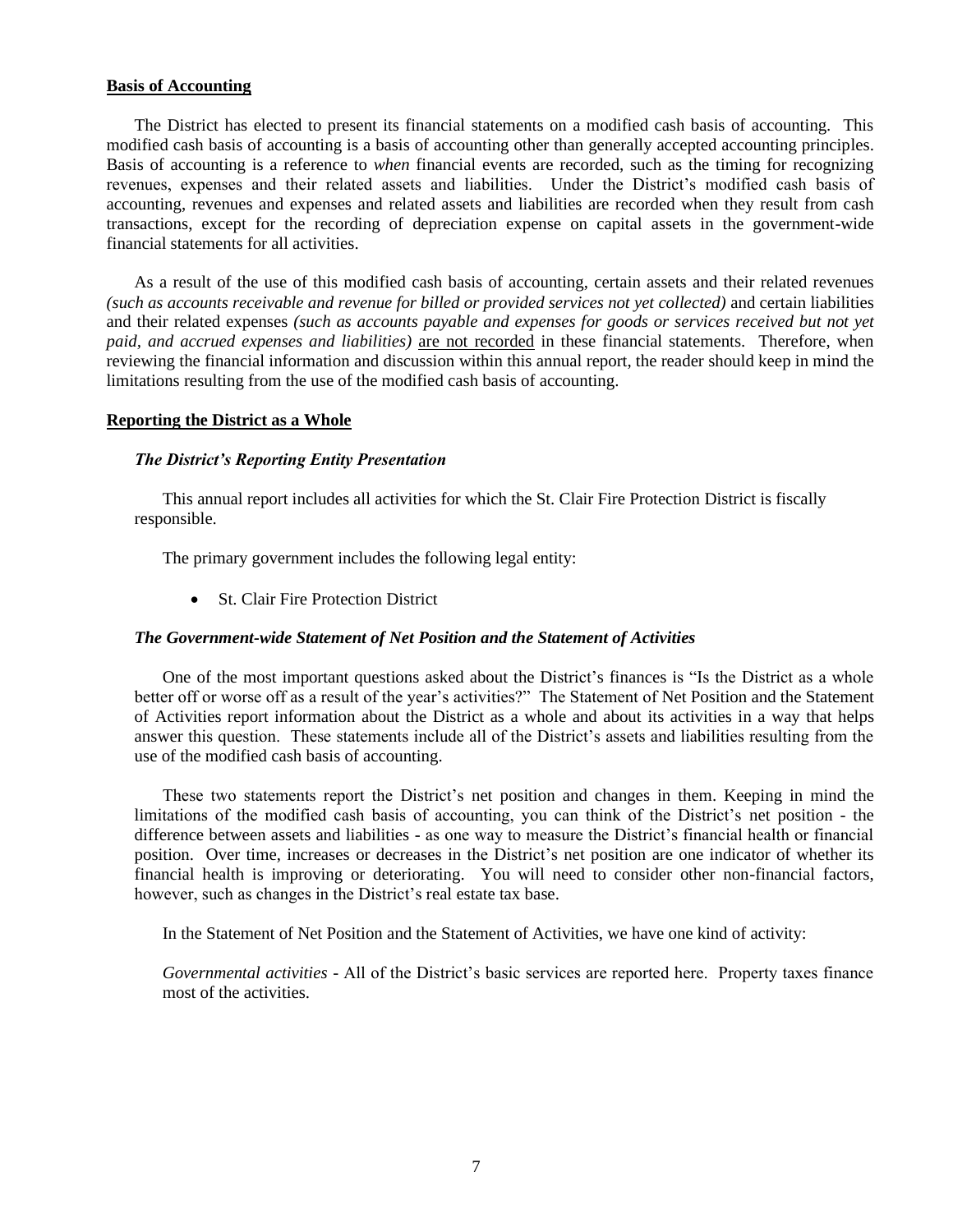### **Reporting the District's Most Significant Funds**

#### *The Fund Financial Statements*

The fund financial statements provide detailed information about the most significant funds - not the District as a whole. Some funds are required to be established by State law and by bond covenants. However, the District Officials establish certain other funds to help control and manage money for particular purposes or to show that it is meeting legal responsibilities for using certain taxes, grants, and other money.

*Governmental fund* - All of the District's basic services are reported in the governmental fund, which focuses on how money flows into and out of this fund and the balance left at year-end that is available for spending. This fund reports the acquisition of capital assets and payments for debt principal as expenditures and not as changes to asset and debt balances. The governmental fund statement provides a detailed short-term view of the District's general government operations and the basic services it provides. Governmental fund information helps you determine (through a review of changes to fund balance) whether there are more or fewer financial resources that can be spent in the near future to finance the District's program. We describe the relationship (or differences) between governmental activity (reported in the Statement of Net Position and the Statement of Activities) and governmental fund in a reconciliation at the bottom of the fund financial statements. The District considers the General Fund to be its significant or major governmental fund.

*Fiduciary fund* - The District uses this fund to account for assets that are held in a trustee capacity such as pension plan assets, assets held per trust agreements and similar arrangements.

### **A FINANCIAL ANALYSIS OF THE DISTRICT AS A WHOLE**

#### **Net Position - Modified Cash Basis**

The District's combined net position, resulting from modified cash basis transactions, increased from approximately \$1,699,728 to \$1,914,469 between the years 2019 and 2020.

|                                                                    | Governmental<br><b>Activities</b>   |               |                        | <b>Total</b><br><b>Percentage Change</b> |
|--------------------------------------------------------------------|-------------------------------------|---------------|------------------------|------------------------------------------|
|                                                                    | 2020                                |               | 2019                   | $2020 - 2019$                            |
| Current and other assets<br>Capital assets                         | \$<br>953,839.<br><u>1,492,974.</u> | \$            | 981,118.<br>1,291,003. | (3%)<br>16%                              |
| Total assets                                                       | \$<br>2,446,813.                    | \$            | 2,272,121.             | 8%                                       |
| Long-term debt outstanding<br>Other liabilities                    | \$<br>188,000.<br>78.               | \$            | 228,785.<br>281.       | (18%)<br>(72%)                           |
| <b>Total liabilities</b>                                           | \$<br>188,078.                      | \$            | 229,066.               | (18%)                                    |
| Deferred inflows of resources                                      | \$<br>344,266.                      | \$            | 343,327.               |                                          |
| Net position -<br>Net investment in capital assets<br>Unrestricted | \$<br>1,304,974.<br>609,495.        | $\mathcal{S}$ | 1,062,218.<br>637,510. | 23%<br>(4%)                              |
| Total net position                                                 | \$<br>1,914,469.                    | \$            | <u>1,699,728.</u>      | 13%                                      |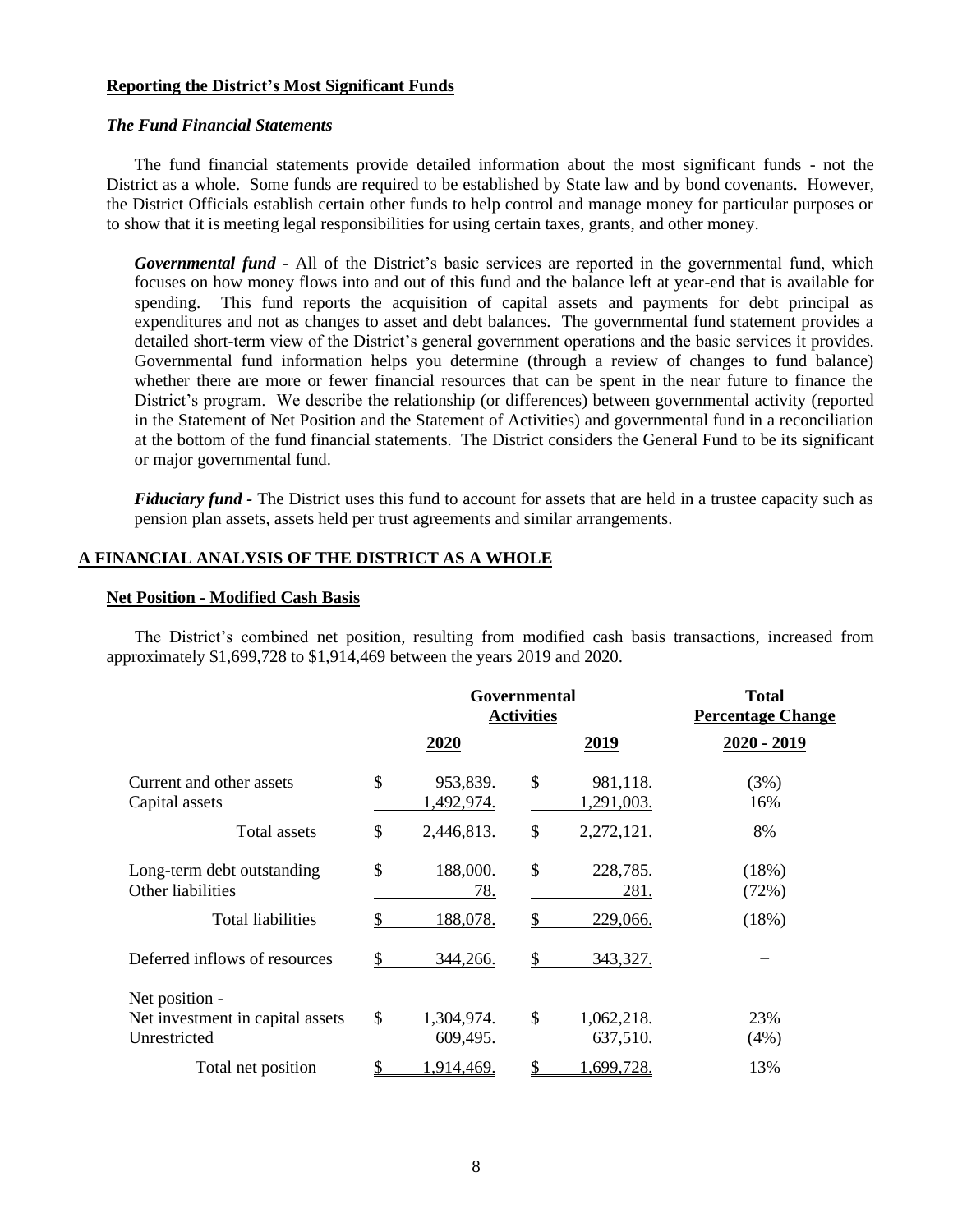Net position of the District's governmental activities increased 13% to \$1,914,469. However, \$1,304,974 of the net position is invested in capital assets (buildings, equipment, vehicles and so on). Consequently, unrestricted net position showed \$609,495 at the end of this year. Changes in unrestricted net position between 2019 and 2020 reflect a decrease of 4%.

#### **Changes in Net Position - Modified Cash Basis**

For the year ended December 31, 2020, net position of the primary government (resulting from modified cash basis transactions) changed as follows:

|                                  |           | Governmental<br><b>Activities</b> |    |             | <b>Total</b><br><b>Percentage Change</b> |  |
|----------------------------------|-----------|-----------------------------------|----|-------------|------------------------------------------|--|
|                                  |           | <b>2020</b>                       |    | <u>2019</u> | <u> 2020 - 2019</u>                      |  |
| Revenues -                       |           |                                   |    |             |                                          |  |
| Program revenues                 |           |                                   |    |             |                                          |  |
| Permits and fees                 | \$        | 5,100.                            | \$ | 13,867.     | (63%)                                    |  |
| Grant revenue - operating        |           | 1,329.                            |    | 0.          |                                          |  |
| Grant revenue - capital          |           | 0.                                |    | 0.          |                                          |  |
| General revenues                 |           |                                   |    |             |                                          |  |
| Taxes, penalties and interest    |           | 1,257,344.                        |    | 1,214,828.  | 3%                                       |  |
| Sales tax                        |           | 480,903.                          |    | 449,267.    | 7%                                       |  |
| Interest revenue                 |           | 6,760.                            |    | 8,833.      | (23%)                                    |  |
| Other revenue                    |           | 13,429.                           |    | 3,955.      | 240%                                     |  |
| Rent revenue                     |           | $\theta$ .                        |    | 2,362.      |                                          |  |
| Insurance claim proceeds         |           | 31,126.                           |    | 0.          |                                          |  |
| Gain on sale of assets           |           | 4,650.                            |    | 0.          |                                          |  |
| Total revenues                   | S         | 1,800,641.                        |    | 1,693,112.  | 6%                                       |  |
| Expenses -                       |           |                                   |    |             |                                          |  |
| Public safety - fire protection: | \$        | 1,585,900.                        | \$ | 1,646,295.  | (4%)                                     |  |
| Total expenses                   | S         | 1,585,900.                        |    | 1,646,295.  | (4%)                                     |  |
| Change in net position           | <u>\$</u> | 214,741.                          |    | 46,817.     | 359%                                     |  |

#### **Governmental Activities**

To aid in the understanding of the Statement of Activities, some additional explanation is given. Of particular interest is the format that is significantly different than a typical Statement of Revenues, Expenses, and Changes in Fund Balance. You will notice that expenses are listed first with revenues from that particular program reported below it. The result is a Net (Expense)/Revenue. The reason for this kind of format is to highlight the relative financial burden of each of the functions on the District's taxpayers. It also identifies how much each function draws from the general revenues or if it is self-financing through fees. All other governmental revenues are reported as general. It is important to note that all taxes are classified as general revenue even if restricted for a specific purpose.

For the year ended December 31, 2020, total expenses for governmental activities, resulting from modified cash basis transactions, amounted to \$1,585,900. Of these total expenses, taxpayers and other general revenues funded \$1,579,471, while those directly benefiting from the program funded \$1,329 from grants and other contributions and \$5,100 from charges for services.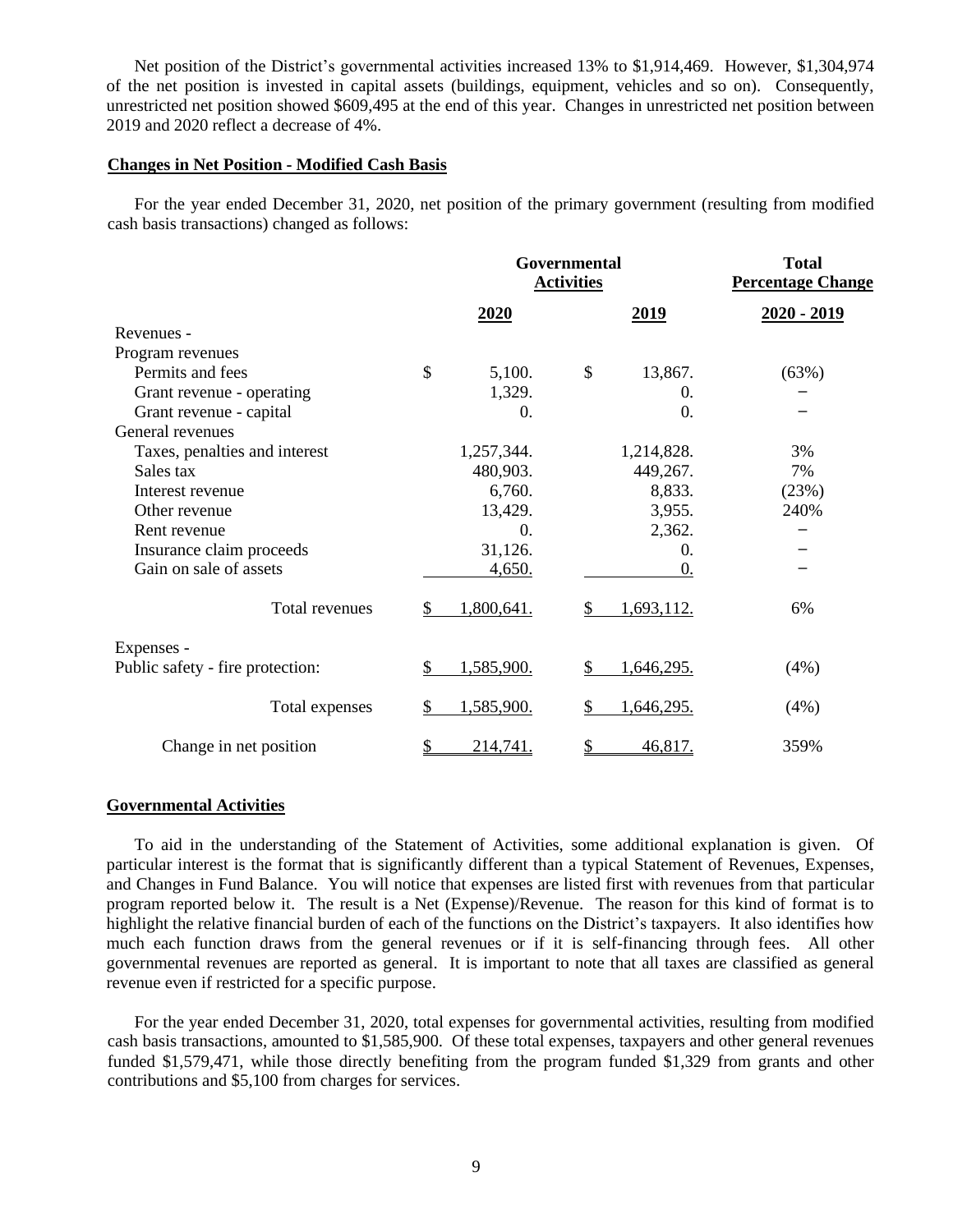# **Net Cost of St. Clair Fire Protection District's Governmental Activities - Modified Cash Basis**

|               |              | <b>Percentage</b>             |                                              |             | Percentage    |               |
|---------------|--------------|-------------------------------|----------------------------------------------|-------------|---------------|---------------|
|               |              | <b>Total Cost of Services</b> | <b>Net Cost of Services</b><br><b>Change</b> |             | <b>Change</b> |               |
|               | <u> 2020</u> | 2019                          | $2020 - 2019$                                | <b>2020</b> | <u>2019</u>   | $2020 - 2019$ |
| Public safety | \$1,585,900. | \$1,646,295.                  | (4%)                                         | 1,579,471.  | 1,632,428.    | (3%)          |

## **A FINANCIAL ANALYSIS OF THE DISTRICT'S FUNDS**

Certain funds experienced noteworthy changes from the prior year and are highlighted as follows:

• The General Fund reported revenues of \$1,800,641 and expenditures of \$1,828,867, resulting in a decrease in fund balance of \$28,226.

### **General Fund Budgetary Highlights**

Over the course of the year, the Board of Directors revised the General Fund budget at various times. The final adjusted budget, however, was consistent with the prior year budget.

For the year ended December 31, 2020, General Fund expenditures were \$223 below final appropriations, while actual resources available for appropriation were \$545 above the final budgeted amount.

### **CAPITAL ASSETS AND DEBT ADMINISTRATION**

#### **Capital Assets - Modified Cash Basis**

At December 31, 2020, the District had \$1,492,974 invested in capital assets, net of depreciation, including buildings, equipment and vehicles. This represents a net increase of \$201,971or 16% above last year.

### **PRIMARY GOVERNMENT CAPITAL ASSETS - MODIFIED CASH BASIS (Net of accumulated depreciation)**

| <b>Governmental Activities</b>                              | <b>Year Ended</b><br><b>December 31, 2020</b>      |   | <b>Year Ended</b><br><b>December 31, 2019</b> |  |  |
|-------------------------------------------------------------|----------------------------------------------------|---|-----------------------------------------------|--|--|
| Land<br>Buildings and improvements<br>Vehicles<br>Equipment | \$<br>108,163.<br>870,302.<br>391,673.<br>122,836. | S | 108,163.<br>925,463.<br>122,623.<br>134,754.  |  |  |
| <b>TOTALS</b>                                               | 1.492,974.                                         |   | 1.291.003.                                    |  |  |

This year's more significant capital asset additions included:

| $\bullet$ (2) 2020 Ford Quickstrike F550's |    | 326,400. |
|--------------------------------------------|----|----------|
| $\bullet$ Rescue tools                     | æ, | 10.764.  |
| • Thermal imaging camera                   | -S | 3.500.   |
| $\bullet$ (4) AED's                        | -S | 8.491.   |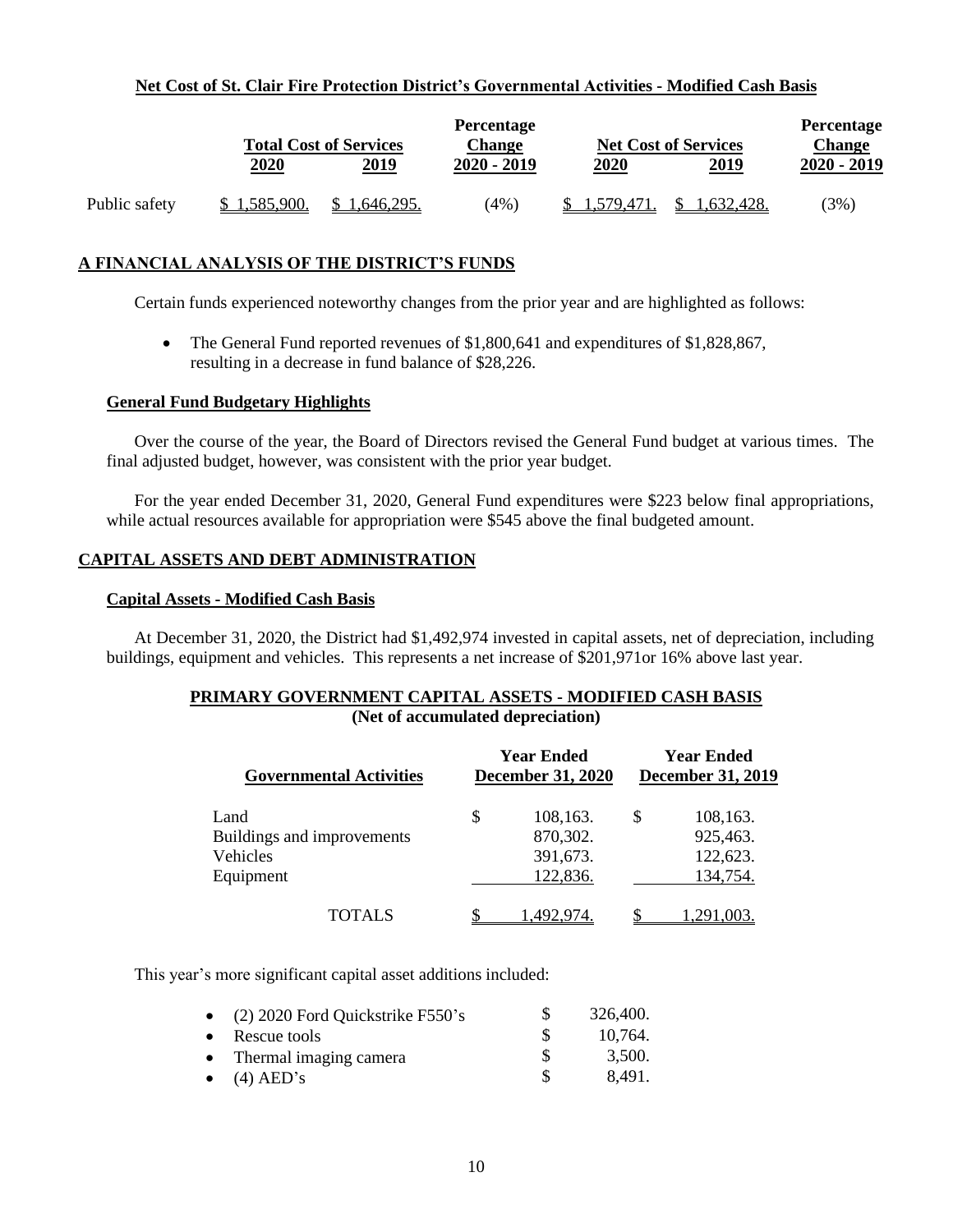### **Long-Term Debt - Modified Cash Basis**

At December 31, 2020, the District had \$188,000 in long-term debt arising from cash basis transactions, compared to \$228,785 at December 31, 2019. This represents a decrease of 18%. All of the debt is related to governmental activities.

### **Primary Government Long-Term Debt - Modified Cash Basis**

|                           | <b>Balance at</b><br><b>December 31, 2020</b> | <b>Balance at</b><br><b>December 31, 2019</b> |  |
|---------------------------|-----------------------------------------------|-----------------------------------------------|--|
| Capital lease obligations | 188.000.                                      | 228.785.                                      |  |

### **ECONOMIC FACTORS AND NEXT YEAR'S BUDGET AND RATES**

For the year ending December 31, 2021, the budget is fairly consistent with the December 31, 2020 budget.

### **CONTACTING THE DISTRICT'S FINANCIAL MANAGEMENT**

This financial report is designed to provide our citizens, taxpayers, customers, and creditors with a general overview of the District's finances and to show the District's accountability for the money it receives. If you have questions concerning this report or need additional information, contact Director/Treasurer Leroy Nunn, 470 E. North Street, St. Clair, Missouri, 63077.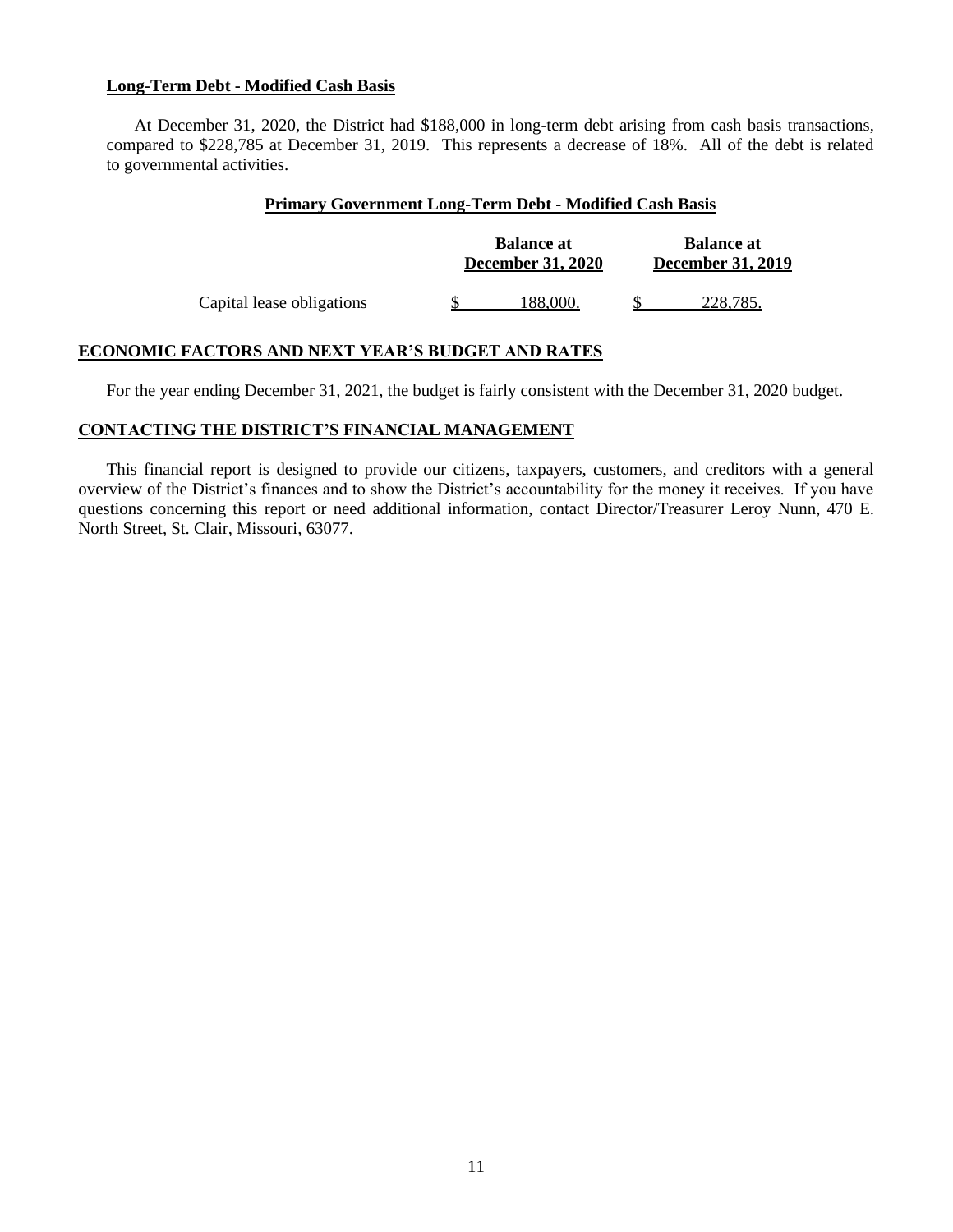# **BASIC FINANCIAL STATEMENTS**

The basic financial statements include integrated sets of financial statements as required by the GASB. The sets of statements include:

- Government-wide financial statements
- Fund financial statements
	- Governmental funds
	- Fiduciary fund

In addition, the notes to the financial statements are included to provide information that is essential to a user's understanding of the basic financial statements.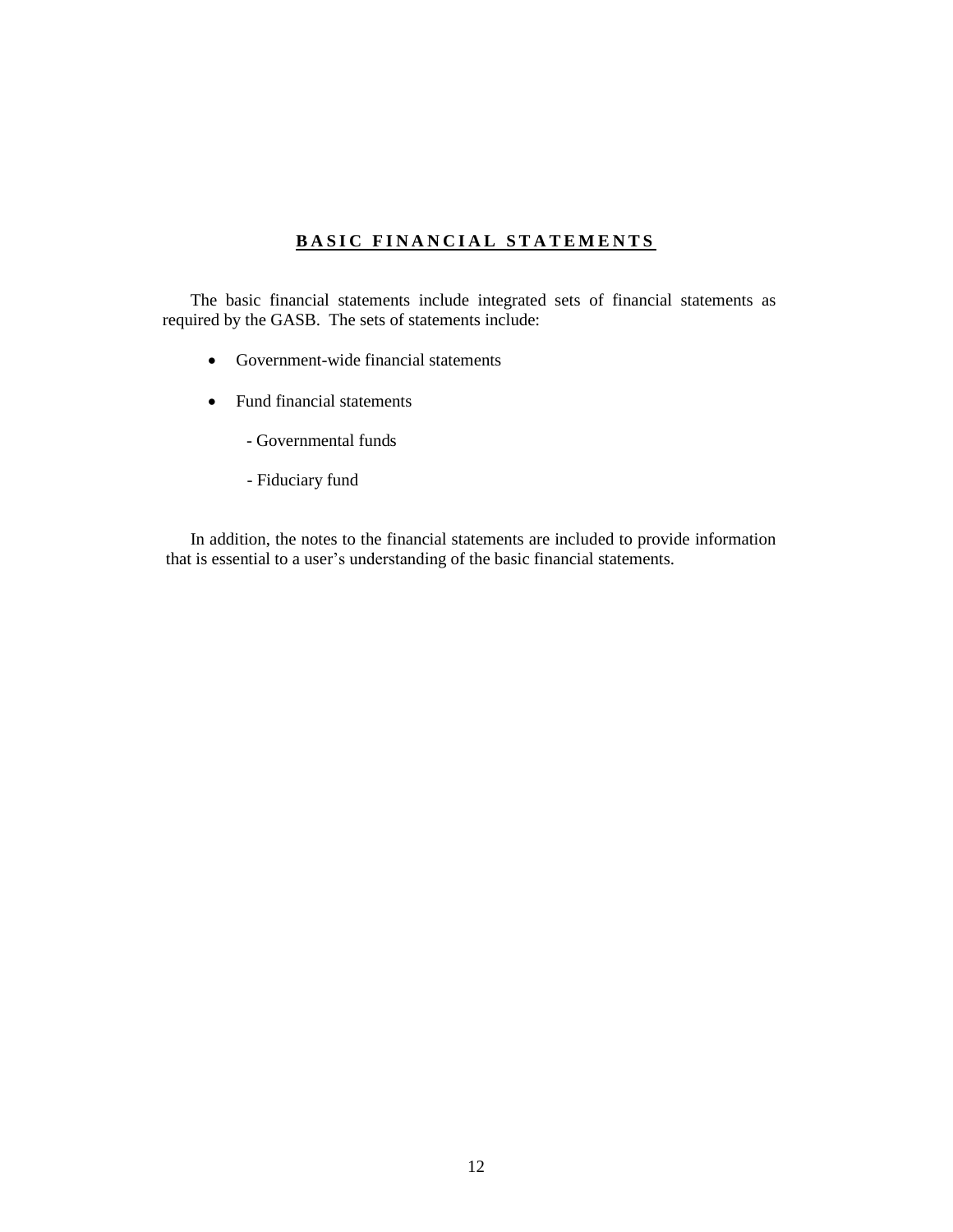# **STATEMENT OF NET POSITION - MODIFIED CASH BASIS GOVERNMENTAL ACTIVITIES DECEMBER 31, 2020**

# **ASSETS**

| Cash and cash equivalents<br>Other assets                                                       | \$<br>953,353.98<br>485.00             |
|-------------------------------------------------------------------------------------------------|----------------------------------------|
| Capital assets:<br>Land<br>Capital assets, net of accumulated depreciation                      | 108,162.50<br>1,384,811.97             |
| <b>TOTAL ASSETS</b>                                                                             | 2,446,813.45                           |
| <b>LIABILITIES</b>                                                                              |                                        |
| Other liabilities<br>Long-term liabilities:<br>Due within one year<br>Due in more than one year | \$<br>78.32<br>16,500.00<br>171,500.00 |
| <b>TOTAL LIABILITIES</b><br>DEFERRED INFLOWS OF RESOURCES                                       | \$<br>188,078.32                       |
| Deferred tax revenue                                                                            | \$<br>344,266.09                       |
| <b>TOTAL DEFERRED INFLOWS OF RESOURCES</b>                                                      | \$<br>344,266.09                       |
| <b>NET POSITION</b>                                                                             |                                        |
| Net investment in capital assets<br>Unrestricted                                                | \$<br>1,304,974.47<br>609,494.57       |
| <b>TOTAL NET POSITION</b>                                                                       | 1,914,469.04                           |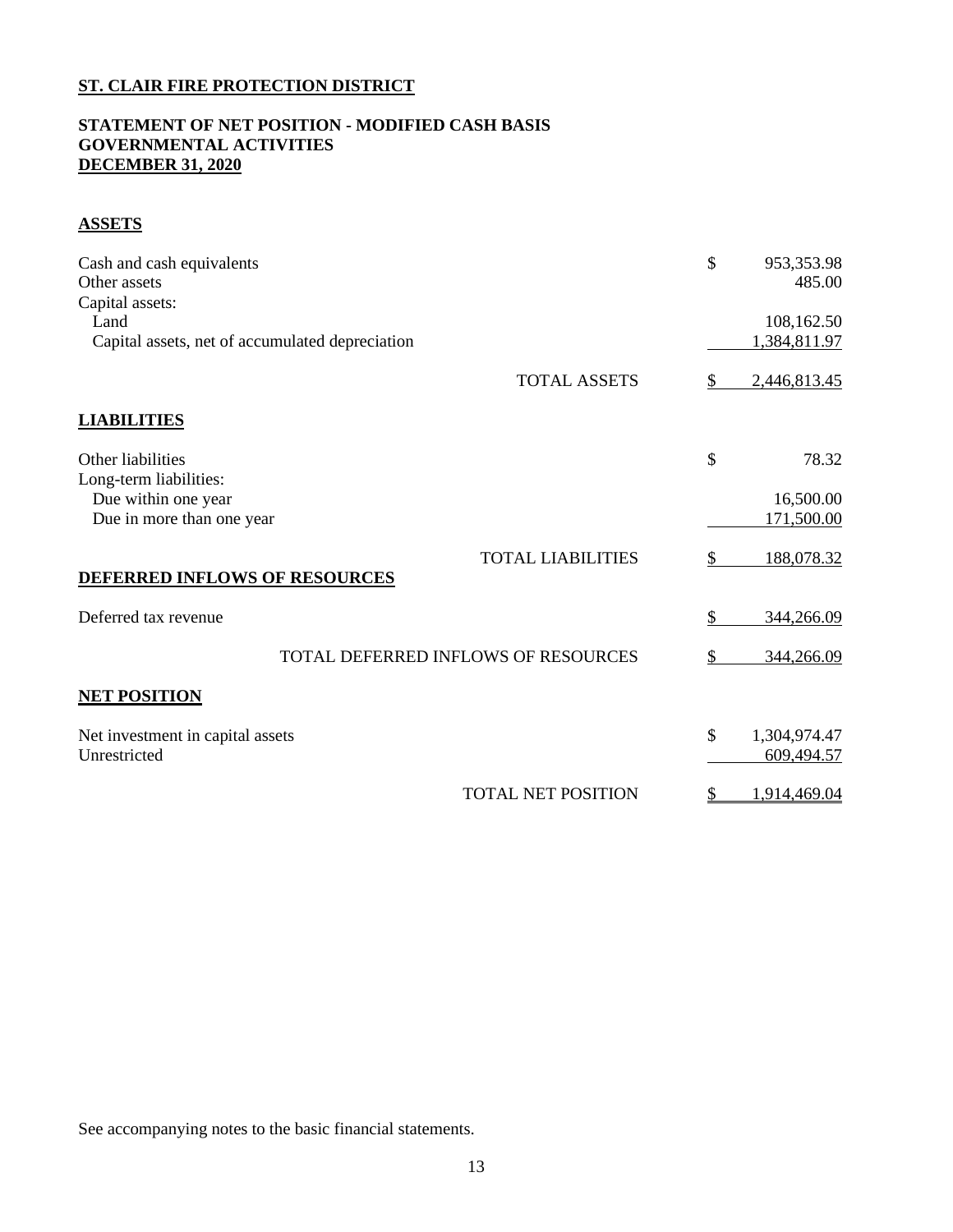# **STATEMENT OF ACTIVITIES - MODIFIED CASH BASIS GOVERNMENTAL ACTIVITIES YEAR ENDED DECEMBER 31, 2020**

# **EXPENSES**

|                               | \$                                                          | 1,090,404.02 |
|-------------------------------|-------------------------------------------------------------|--------------|
|                               |                                                             | 143,633.96   |
|                               |                                                             | 147,182.93   |
|                               |                                                             | 8,541.13     |
|                               |                                                             | 120,593.30   |
|                               |                                                             | 28,504.56    |
|                               |                                                             | 10,000.00    |
|                               |                                                             | 37,040.26    |
| <b>TOTAL PROGRAM EXPENSES</b> | \$                                                          | 1,585,900.16 |
|                               |                                                             |              |
|                               | \$                                                          | 5,099.95     |
|                               |                                                             | 1,329.63     |
| <b>TOTAL PROGRAM REVENUE</b>  | \$                                                          | 6,429.58     |
| NET PROGRAM EXPENSE           | \$                                                          | 1,579,470.58 |
|                               |                                                             |              |
|                               | \$                                                          | 1,257,343.99 |
|                               |                                                             | 480,903.23   |
|                               |                                                             | 6,759.56     |
|                               |                                                             | 13,429.05    |
|                               |                                                             | 31,125.61    |
|                               |                                                             | 4,650.00     |
| TOTAL GENERAL REVENUES        | \$                                                          | 1,794,211.44 |
| <b>CHANGE IN NET POSITION</b> | \$                                                          | 214,740.86   |
|                               |                                                             | 1,699,728.18 |
|                               | $\frac{1}{2}$                                               | 1,914,469.04 |
|                               | Personnel - wages, fringe benefits and volunteer incentives |              |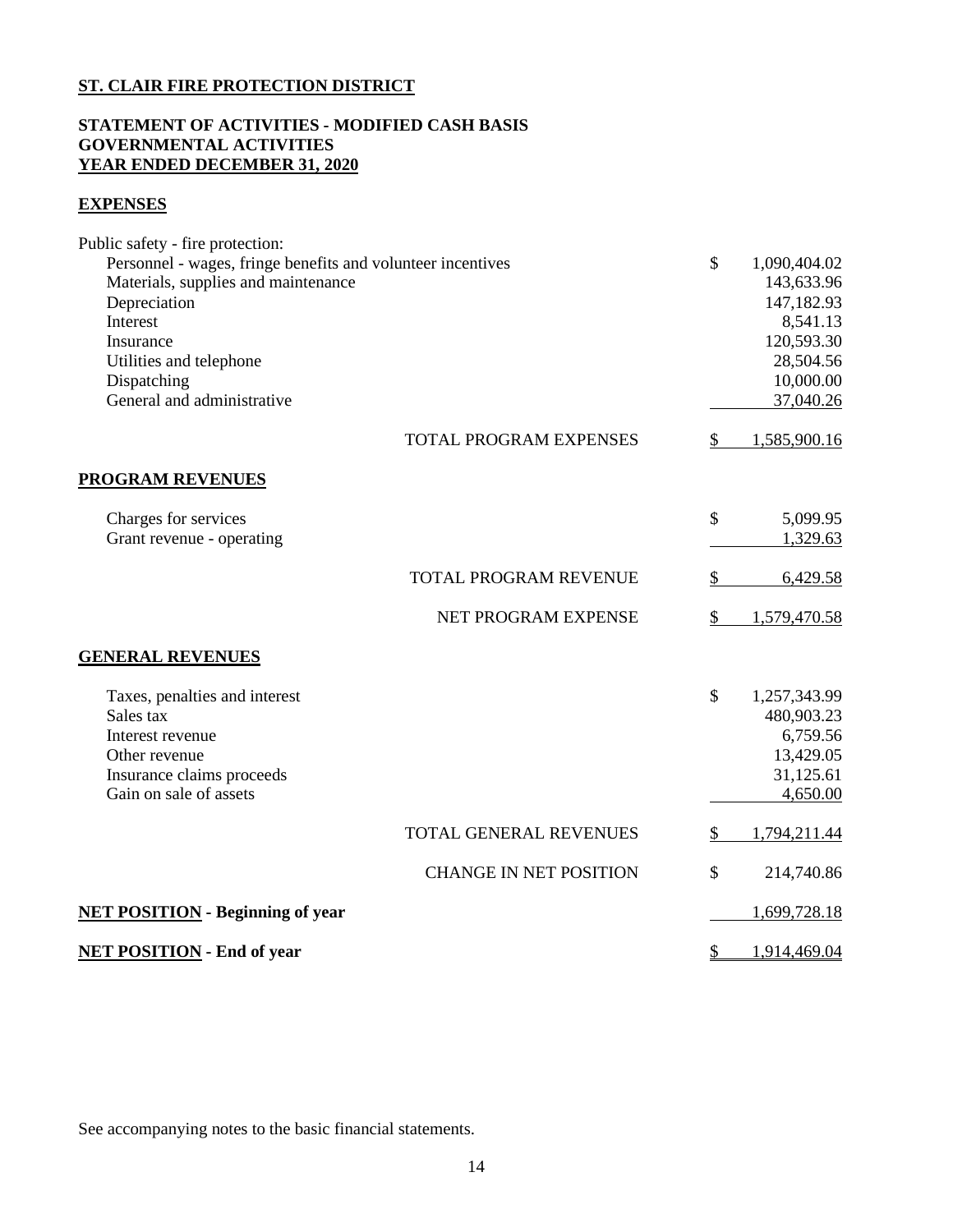# **BALANCE SHEET - MODIFIED CASH BASIS GOVERNMENTAL FUND DECEMBER 31, 2020**

|                                                                                                                                                                                                                                                                                                                     |     | <b>General</b><br><b>Fund</b> |
|---------------------------------------------------------------------------------------------------------------------------------------------------------------------------------------------------------------------------------------------------------------------------------------------------------------------|-----|-------------------------------|
| <b>ASSETS</b>                                                                                                                                                                                                                                                                                                       |     |                               |
| Cash and cash equivalents<br>Other assets                                                                                                                                                                                                                                                                           | \$  | 953,353.98<br>485.00          |
| <b>TOTAL ASSETS</b>                                                                                                                                                                                                                                                                                                 | S   | 953,838.98                    |
| <b>LIABILITIES</b>                                                                                                                                                                                                                                                                                                  |     |                               |
| Credit card payable                                                                                                                                                                                                                                                                                                 |     | 78.32                         |
| <b>TOTAL LIABILITIES</b>                                                                                                                                                                                                                                                                                            | \$  | 78.32                         |
| <b>DEFERRED INFLOWS OF RESOURCES</b>                                                                                                                                                                                                                                                                                |     |                               |
| Deferred tax revenue                                                                                                                                                                                                                                                                                                | \$  | 344,266.09                    |
| <b>TOTAL DEFERRED INFLOWS OF RESOURCES</b>                                                                                                                                                                                                                                                                          | \$  | 344,266.09                    |
| <b>FUND BALANCES</b>                                                                                                                                                                                                                                                                                                |     |                               |
| Unassigned                                                                                                                                                                                                                                                                                                          | \$  | 609,494.57                    |
| <b>TOTAL FUND BALANCES</b>                                                                                                                                                                                                                                                                                          | \$  | 609, 494.57                   |
| TOTAL LIABILITIES, DEFERRED INFLOWS<br>OF RESOURCES, AND FUND BALANCES                                                                                                                                                                                                                                              |     | 953,838.98                    |
| RECONCILIATION TO STATEMENT OF NET POSITION                                                                                                                                                                                                                                                                         |     |                               |
| <b>Fund Balance</b>                                                                                                                                                                                                                                                                                                 | \$  | 609,494.57                    |
| Amounts reported for governmental activities in the Statement of the Net Position<br>are different because:<br>Capital assets used in governmental activities of \$6,265,538.80<br>are not financial resources and, therefore, are not reported in the funds,<br>net of accumulated depreciation of \$4,772,564.33. |     | 1,492,974.47                  |
| Long-term liabilities of \$188,000.00 are not due and payable                                                                                                                                                                                                                                                       |     |                               |
| in the current period and are not reported in the funds.                                                                                                                                                                                                                                                            |     | (188,000.00)                  |
| NET POSITION OF GOVERNMENTAL ACTIVITIES                                                                                                                                                                                                                                                                             | \$. | 1,914,469.04                  |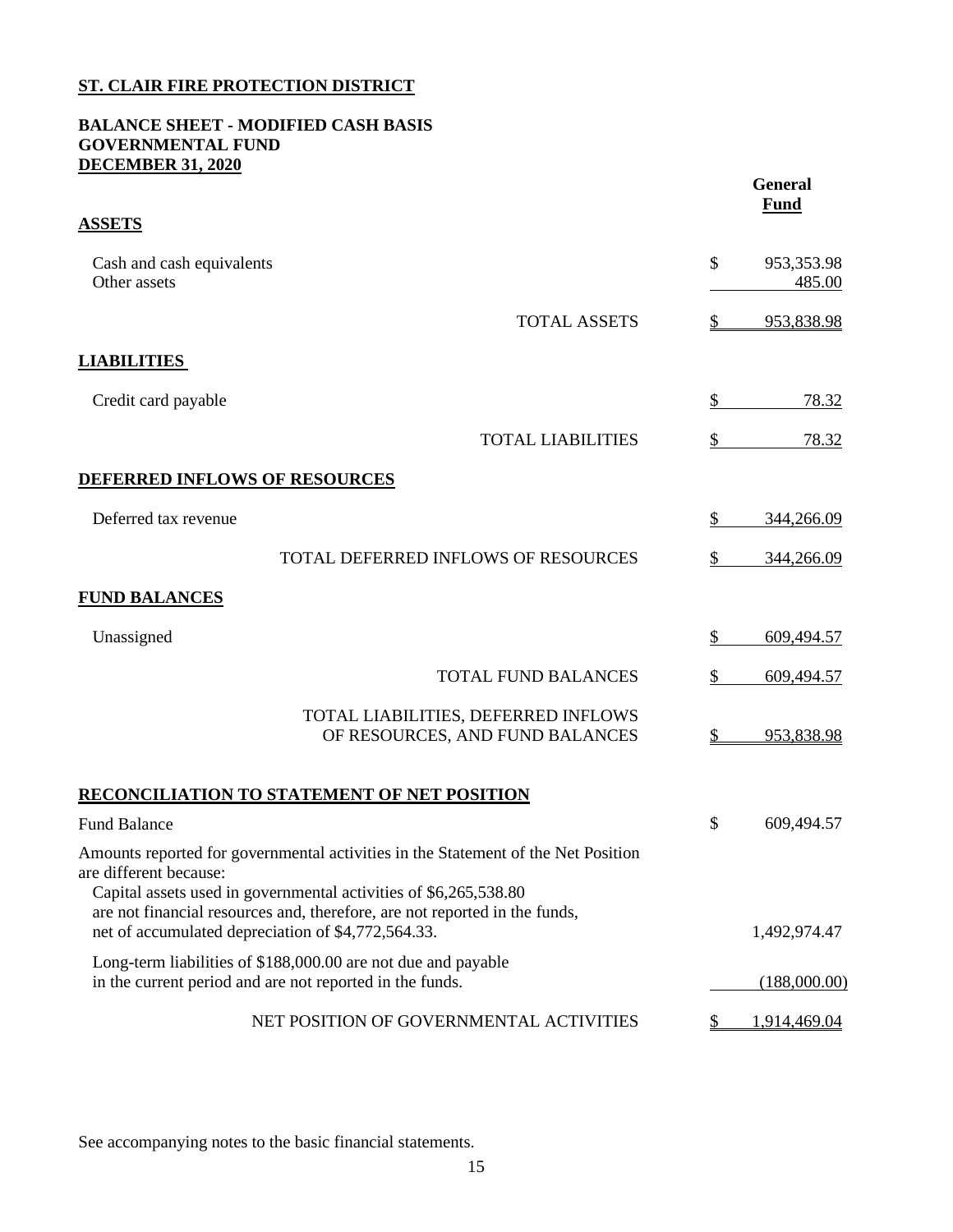# **STATEMENT OF REVENUES, EXPENDITURES AND CHANGES IN FUND BALANCES - MODIFIED CASH BASIS GOVERNMENTAL FUND YEAR ENDED DECEMBER 31, 2020**

|                                                                                                                                                                                  |               | <b>General</b><br><b>Fund</b>                                                                       |
|----------------------------------------------------------------------------------------------------------------------------------------------------------------------------------|---------------|-----------------------------------------------------------------------------------------------------|
| <b>REVENUES</b>                                                                                                                                                                  |               |                                                                                                     |
| Taxes, penalties and interest (less fees)<br>Sales tax<br>Permits and fees<br>Interest revenue<br>Other revenue<br>Insurance claims proceeds<br>Haz mat cleanup<br>Grant revenue | \$            | 1,257,343.99<br>480,903.23<br>5,099.95<br>6,759.56<br>9,093.11<br>31,125.61<br>4,335.94<br>1,329.63 |
| <b>TOTAL REVENUES</b>                                                                                                                                                            | \$            | 1,795,991.02                                                                                        |
| <b>EXPENDITURES</b>                                                                                                                                                              |               |                                                                                                     |
| Current:<br>General and administration<br>Capital outlay:                                                                                                                        | $\mathcal{S}$ | 1,430,176.10                                                                                        |
| Current expenditures<br>Debt Service:<br>Principal retirement<br>Interest and fees                                                                                               |               | 349,154.79<br>40,784.69<br>8,541.13                                                                 |
| <b>TOTAL EXPENDITURES</b>                                                                                                                                                        | \$            | 1,828,656.71                                                                                        |
| <b>EXCESS (DEFICIENCY) OF REVENUES OVER EXPENDITURES</b><br>BEFORE OTHER FINANCING SOURCES (USES)                                                                                | $\mathbb{S}$  | (32,665.69)                                                                                         |
| OTHER FINANCING SOURCES (USES)                                                                                                                                                   |               |                                                                                                     |
| Sale of assets                                                                                                                                                                   | \$            | 4,650.00                                                                                            |
| OTHER FINANCING SOURCES (USES)                                                                                                                                                   | \$            | 4,650.00                                                                                            |
| NET CHANGE IN FUND BALANCES                                                                                                                                                      | \$            | (28,015.69)                                                                                         |
| <b>FUND BALANCE - Beginning of year</b>                                                                                                                                          |               | 637,510.26                                                                                          |
| <b>FUND BALANCE</b> - End of year                                                                                                                                                | \$            | 609,494.57                                                                                          |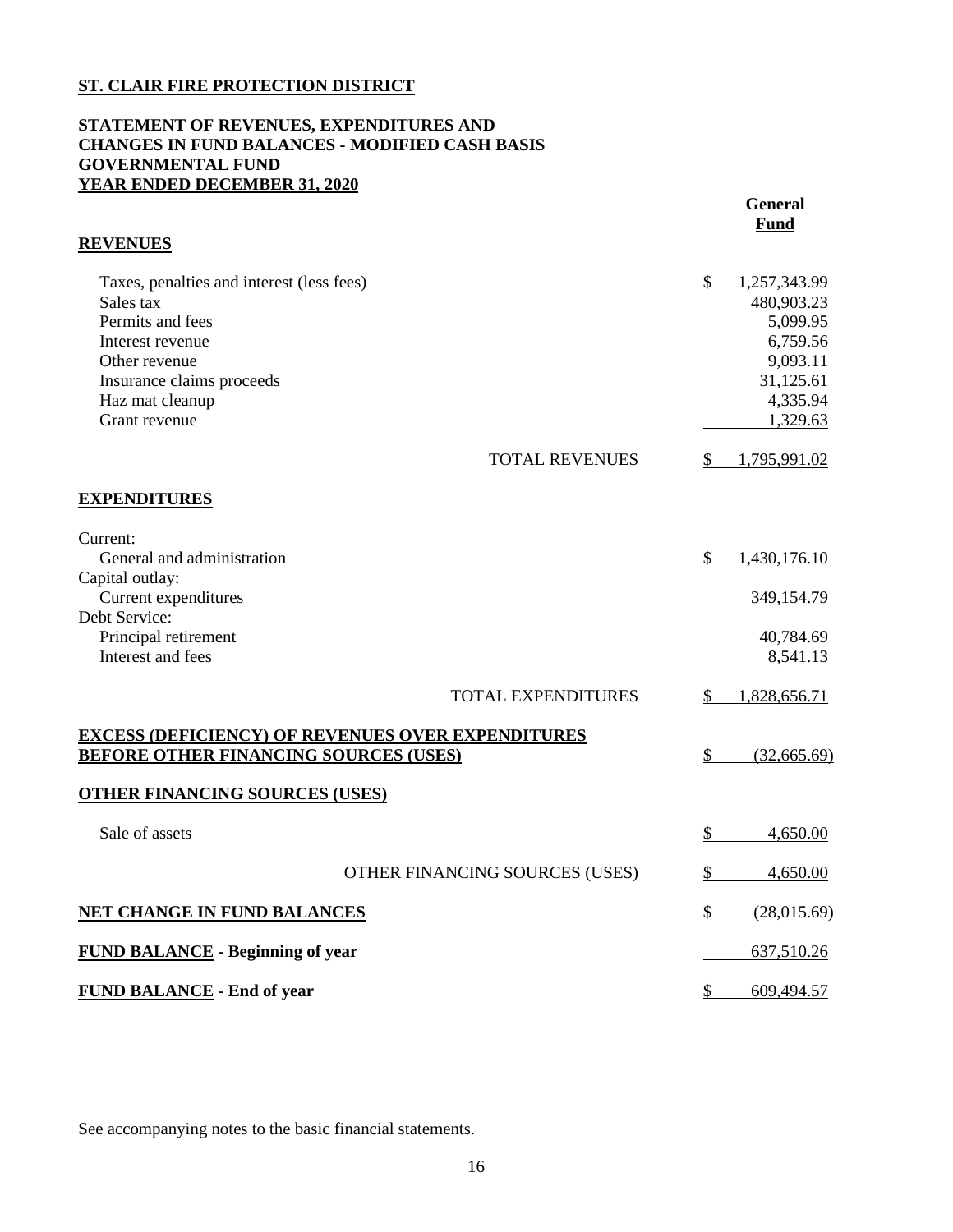## **STATEMENT OF REVENUES, EXPENDITURES AND CHANGES IN FUND BALANCES - MODIFIED CASH BASIS GOVERNMENTAL FUND YEAR ENDED DECEMBER 31, 2020**

# **RECONCILIATION TO THE STATEMENT OF ACTIVITIES**

| NET CHANGE IN FUND BALANCE - GOVERNMENTAL FUNDS                                                                                                                                                                                                                                                   | \$<br>(28,015.69)             |
|---------------------------------------------------------------------------------------------------------------------------------------------------------------------------------------------------------------------------------------------------------------------------------------------------|-------------------------------|
| Amounts reported for general fund activities in the Statement of Activities<br>are different because:<br>Governmental funds report capital outlays as expenditures while<br>governmental activities report depreciation expense as to allocate those<br>expenditures over the life of the assets: |                               |
| Capital asset purchases capitalized<br>Depreciation expense                                                                                                                                                                                                                                       | 349, 154. 79<br>(147, 182.93) |
| Repayment of debt principal is an expenditure in the governmental funds,<br>but the repayment reduces long-term liabilities in the Statement of Net Position.                                                                                                                                     | 40,784.69                     |
| <b>CHANGE IN NET POSITION OF GOVERNMENTAL FUNDS</b>                                                                                                                                                                                                                                               | 214,740.86                    |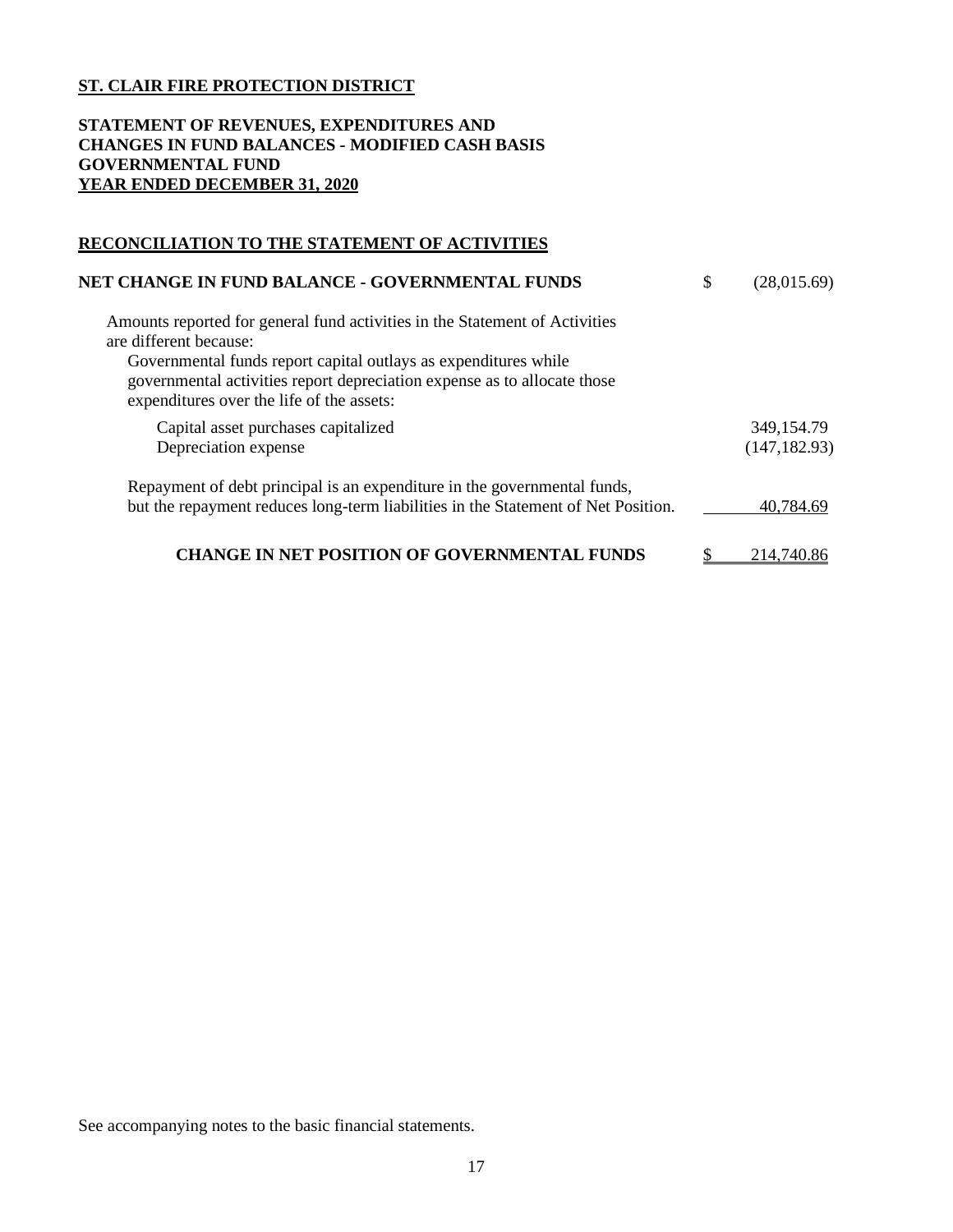# **FIDUCIARY FUND AND FINANCIAL STATEMENTS**

Required financial statements for fiduciary funds are the statement of fiduciary net position and the statement of changes in fiduciary net position. Fiduciary fund financial statements should include information about all fiduciary funds. The statements should provide a separate column for pension (and other employee benefits) trust funds, investment trust funds, private-purpose trusts, and agency funds.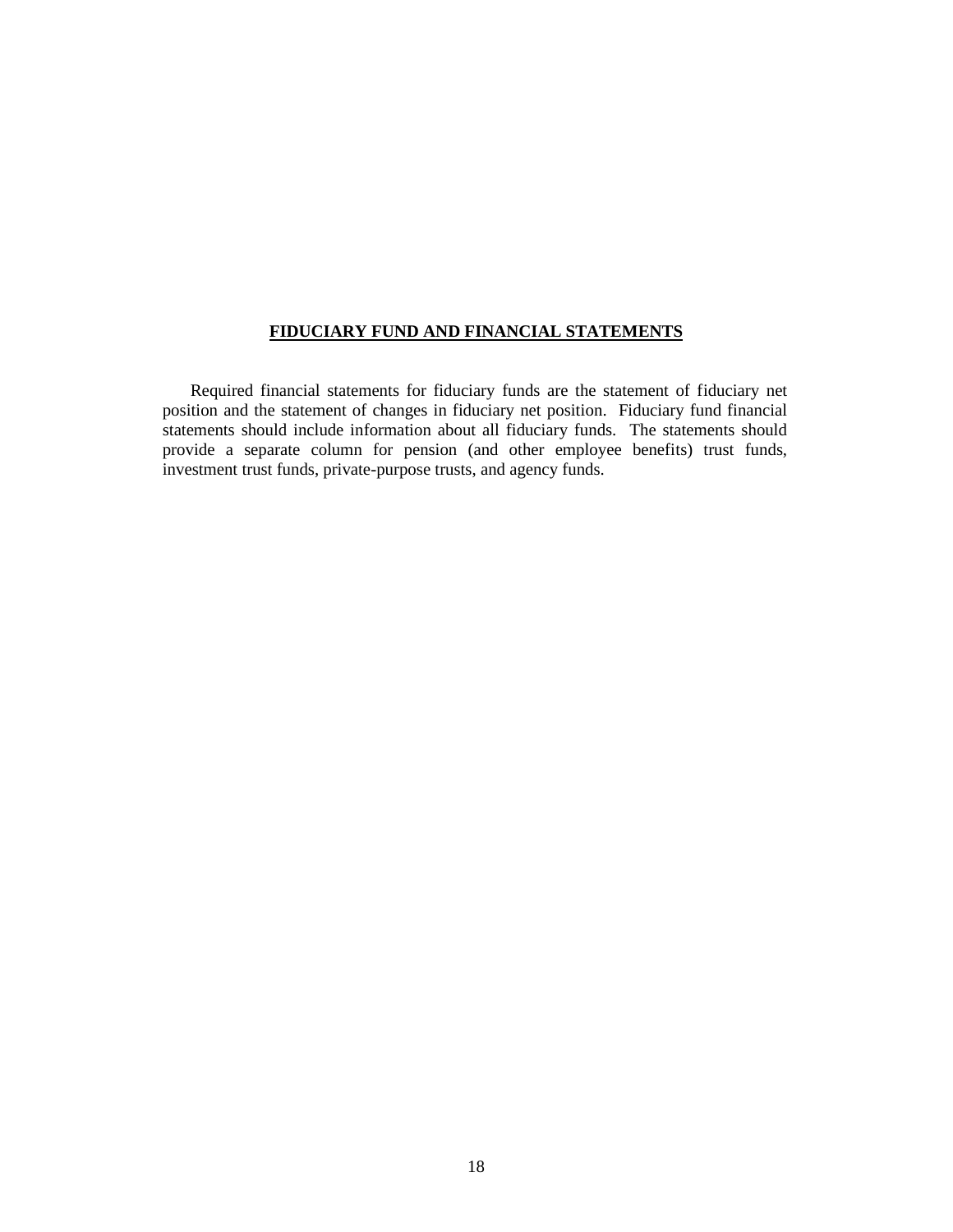# **STATEMENT OF FIDUCIARY NET POSITION - MODIFIED CASH BASIS FIDUCIARY FUND DECEMBER 31, 2020**

# **ASSETS**

| Investments at fair value:                            |                           |    |            |
|-------------------------------------------------------|---------------------------|----|------------|
| Money market account                                  |                           | \$ | 3,730.09   |
| <b>REITS</b>                                          |                           |    | 752.30     |
| Corporate bond funds                                  |                           |    | 2,299.99   |
| Corporate equity funds                                |                           |    | 192,659.27 |
|                                                       | <b>TOTAL ASSETS</b>       | S  | 199,441.65 |
| <b>LIABILITIES</b>                                    |                           |    |            |
|                                                       | <b>TOTAL LIABILITIES</b>  |    | 0.00       |
| <b>NET POSITION</b>                                   |                           |    |            |
| Held in trust for pension benefits and other purposes |                           |    |            |
|                                                       | <b>TOTAL NET POSITION</b> |    | 199,441.65 |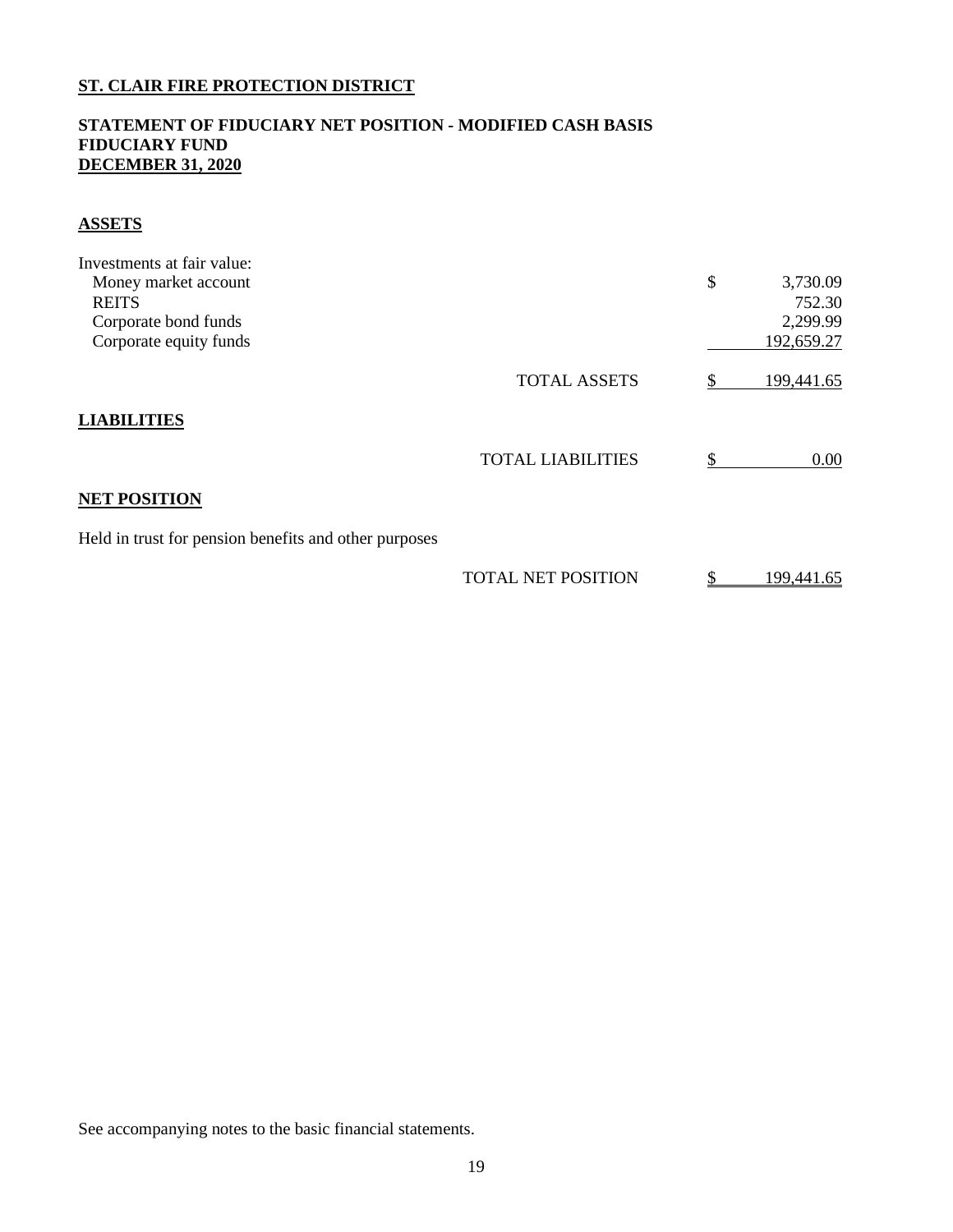## **STATEMENT OF CHANGES IN FIDUCIARY NET POSITION - MODIFIED CASH BASIS FIDUCIARY FUND DECEMBER 31, 2020**

## **ADDITIONS**

| Contributions:                                              |               |            |
|-------------------------------------------------------------|---------------|------------|
| Employer                                                    | $\mathcal{S}$ | 18,485.00  |
| Plan members                                                |               | 0.00       |
|                                                             |               |            |
| <b>TOTAL CONTRIBUTIONS</b>                                  | \$            | 18,485.00  |
| Investments earnings:                                       |               |            |
| Net increase (decrease) in fair market value of investments | \$            | 21,079.01  |
| Earnings - dividends                                        |               | 9,383.88   |
|                                                             |               |            |
| TOTAL INVESTMENT EARNINGS                                   | \$            | 30,462.89  |
| Less investment expense                                     |               | 0.00       |
| NET INVESTMENT EARNINGS                                     | \$            | 30,462.89  |
|                                                             |               |            |
| <b>TOTAL ADDITIONS</b>                                      | \$            | 48,947.89  |
| <b>DEDUCTIONS</b>                                           |               |            |
| Benefits paid                                               | $\mathcal{S}$ | 0.00       |
| Administrative expenses                                     |               | 898.21     |
|                                                             |               |            |
| <b>TOTAL DEDUCTIONS</b>                                     | \$            | 898.21     |
| <b>CHANGE IN NET POSITION</b>                               | \$            | 48,049.68  |
| <b>NET POSITION - Beginning of year</b>                     |               | 151,391.97 |
| <b>NET POSITION - End of year</b>                           | \$            | 199,441.65 |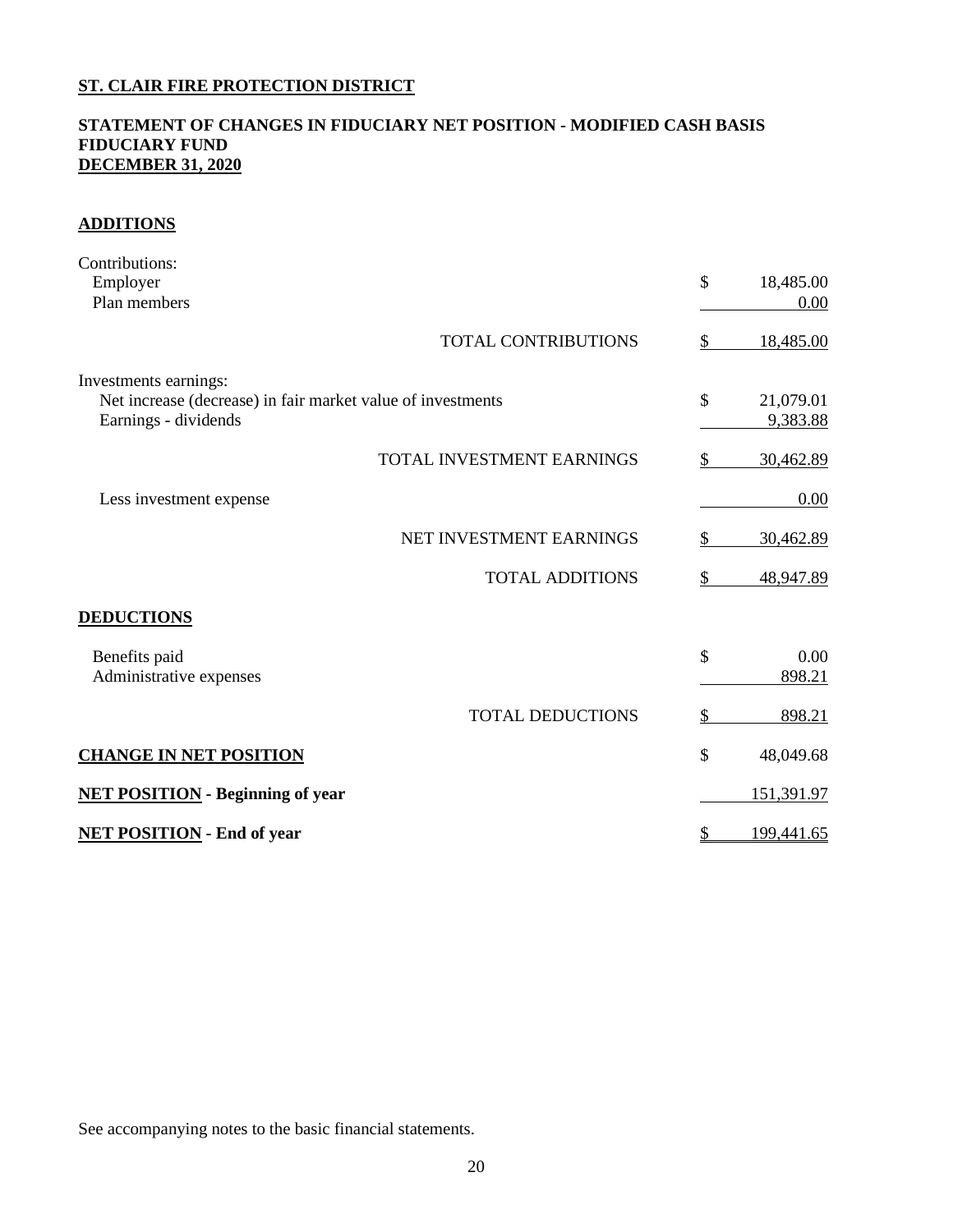# **NOTES TO FINANCIAL STATEMENTS**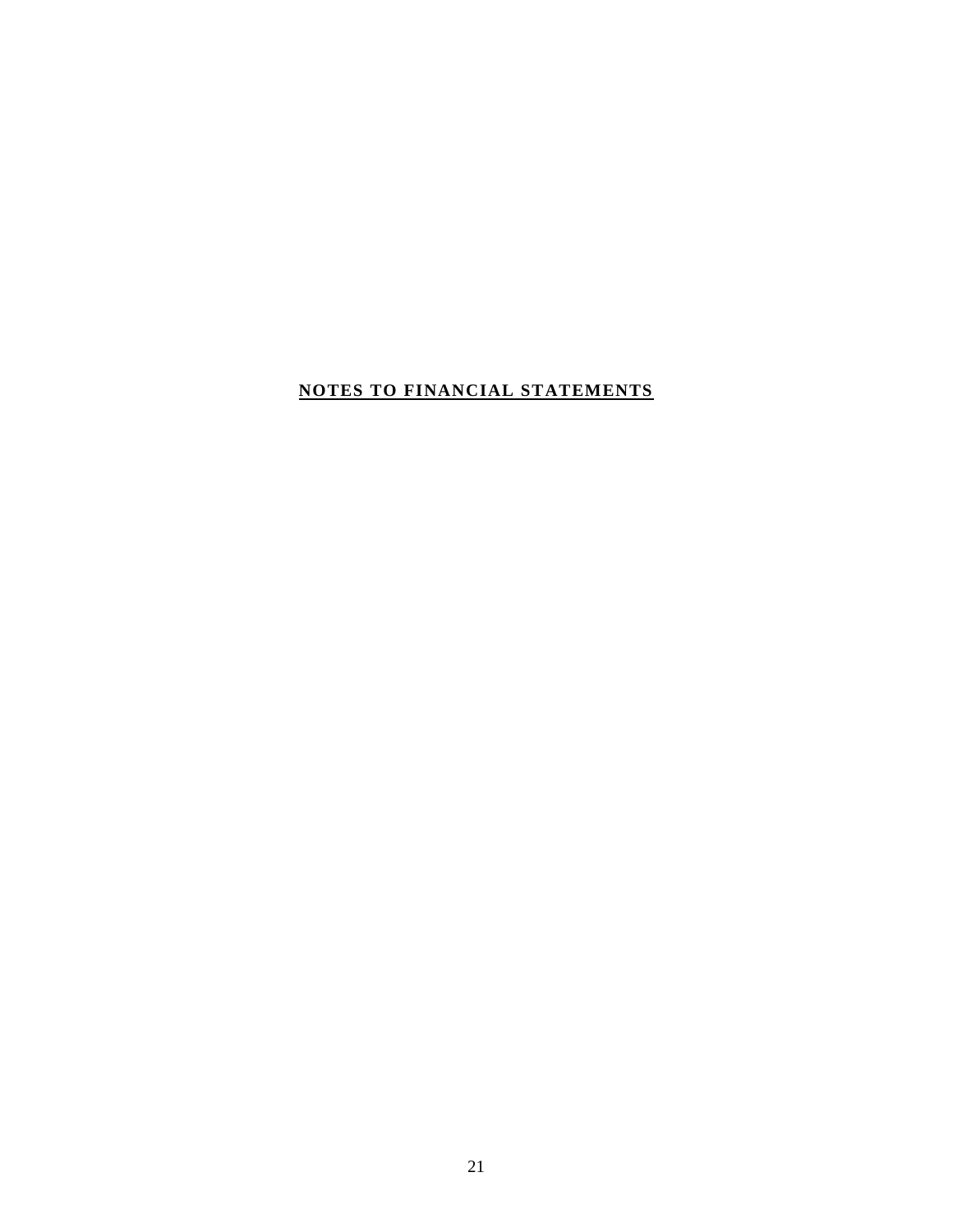### **NOTES TO FINANCIAL STATEMENTS DECEMBER 31, 2020**

## **1. SUMMARY OF SIGNIFICANT ACCOUNTING POLICIES**

### **A. Financial Reporting Entity**

The District's financial reporting entity is comprised of the following:

| <b>Primary Government:</b> | <b>St. Clair Fire Protection District</b> |
|----------------------------|-------------------------------------------|
| Component Units:           | None                                      |

In determining the financial reporting entity, the District complies with the provisions of GASB Statement No. 14, *The Financial Reporting Entity.*

#### **B. Basis of Presentation**

#### Government-Wide Financial Statements

The Statement of Net Position and Statement of Activities display information about the reporting government as a whole. They include all funds of the reporting entity except for fiduciary funds. Governmental activities generally are financed through taxes, intergovernmental revenues and other nonexchange revenues.

#### Fund Financial Statement

Fund financial statements of the reporting entity are organized into funds, each of which is considered to be separate accounting entities. Each fund is accounted for by providing a separate set of self-balancing accounts, which constitute its assets, liabilities, fund equity, revenues, and expenditures/expenses. An emphasis is placed on major funds. A fund is considered major if it is the primary operating fund of the District or meets the following criteria:

- a. Total assets, liabilities, revenues, or expenditures/expenses of the individual governmental fund are at least 10% of the corresponding total for all funds of that category or type, and
- b. Total assets, liabilities, revenues, or expenditures/expenses of the individual governmental fund are at least 5% of the corresponding total for all governmental funds combined.

The funds of the financial report entity are described as follows:

#### **Governmental Funds**

#### General Fund

The General Fund is the primary operating fund of the District and always classified as a major fund. It is used to account for all activities except those legally or administratively required to be accounted for in other funds.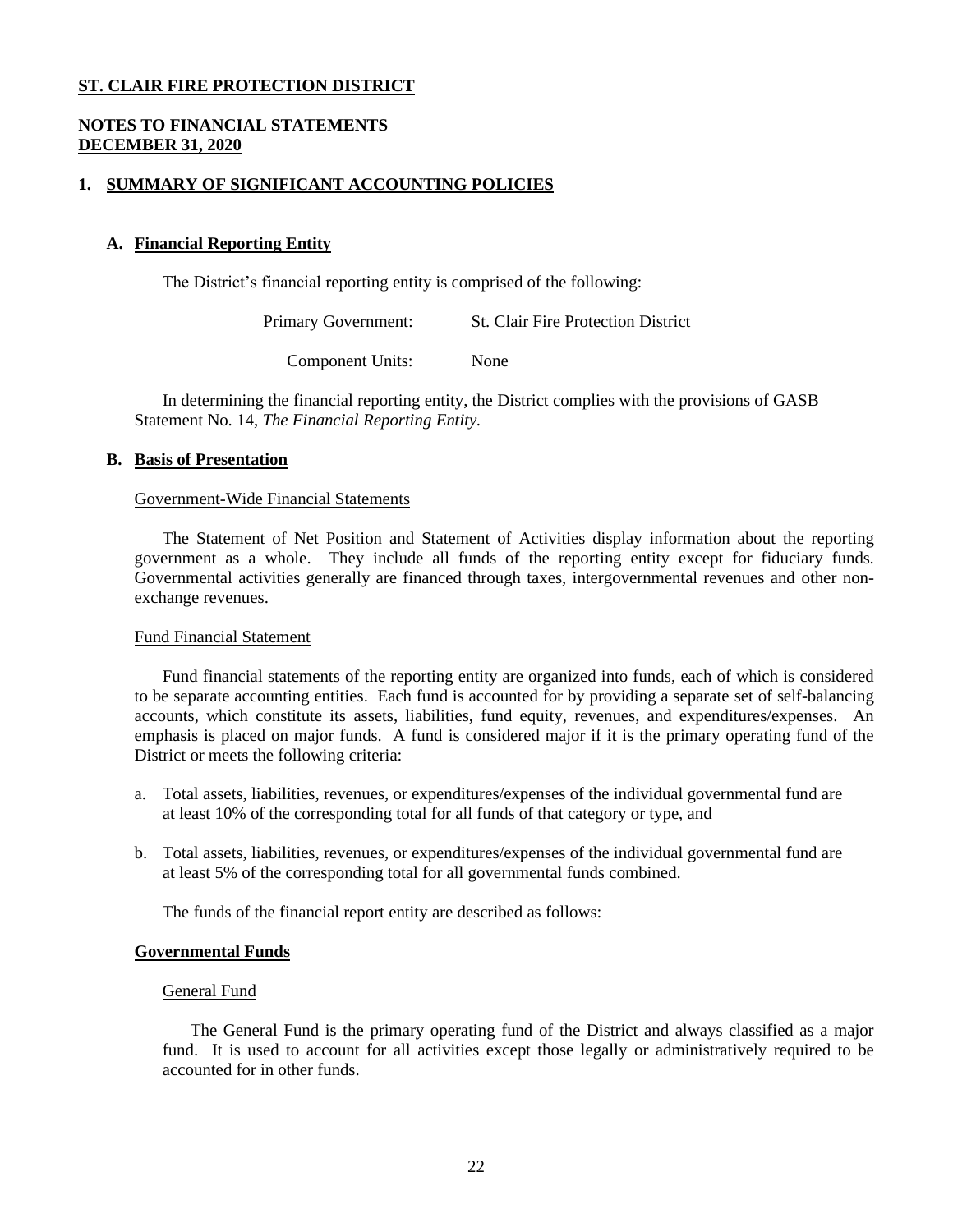### **Fiduciary Fund Type**

#### Pension Trust Fund

This fund was established to provide pension benefits for District employees. The principal revenue source for this fund is general fund revenues.

#### **C. Measurement Focus and Basis of Accounting**

Measurement focus is a term used to describe "how" transactions are recorded within the various financial statements. Basis of accounting refers to "when" transactions are recorded regardless of the measurement focus applied.

#### Measurement Focus

In the government-wide Statement of Net Position and the Statement of Activities, governmental activities are presented using the economic resources measurement focus, within the limitations of the modified cash basis of accounting, as defined in item (b) following.

In the fund financial statements, the "current financial resources" measurement focus or the "economic resources" measurement focus as applied to the modified cash basis of accounting is used as appropriate:

- a. All governmental funds utilize a "current financial resources" measurement focus. Only current financial assets and liabilities are generally included on their balance sheets. Their operating statements present sources and uses of available spendable financial resources during a given period. These funds use fund balance as their measure of available spendable financial resources at the end of the period.
- b. Governmental activities utilize an "economic resources" measurement focus in the Statement of Net Position and in the Statement of Activities. The accounting objectives of this measurement focus are the determination of operating income, changes in net position (or cost recovery), financial position and cash flows. All assets and liabilities (whether current or non-current, financial or non-financial) associated with their activities are reported.

#### Basis of Accounting

In the government-wide Statement of Net Position and Statement of Activities and the fund financial statements, governmental activities are presented using a modified cash basis of accounting. This basis recognizes assets, liabilities, net position/fund equity, revenues and expenditures/expenses when they result from cash transactions with a provision for depreciation in the government-wide statements. This basis is a comprehensive basis of accounting other than accounting principles generally accepted in the United States of America.

As a result of the use of this modified cash basis of accounting, certain assets and their related revenues (such as accounts receivable and revenue for billed or provided services not yet collected) and certain liabilities and their related expenses (such as accounts payable and expenses for goods or services received but not yet paid, and accrued expenses and liabilities) *are not recorded* in these financial statements.

If the District utilized the basis of accounting recognized as generally accepted, the fund financial statements for governmental funds would use the modified accrual basis of accounting. All governmentwide financials would be presented on the accrual basis of accounting.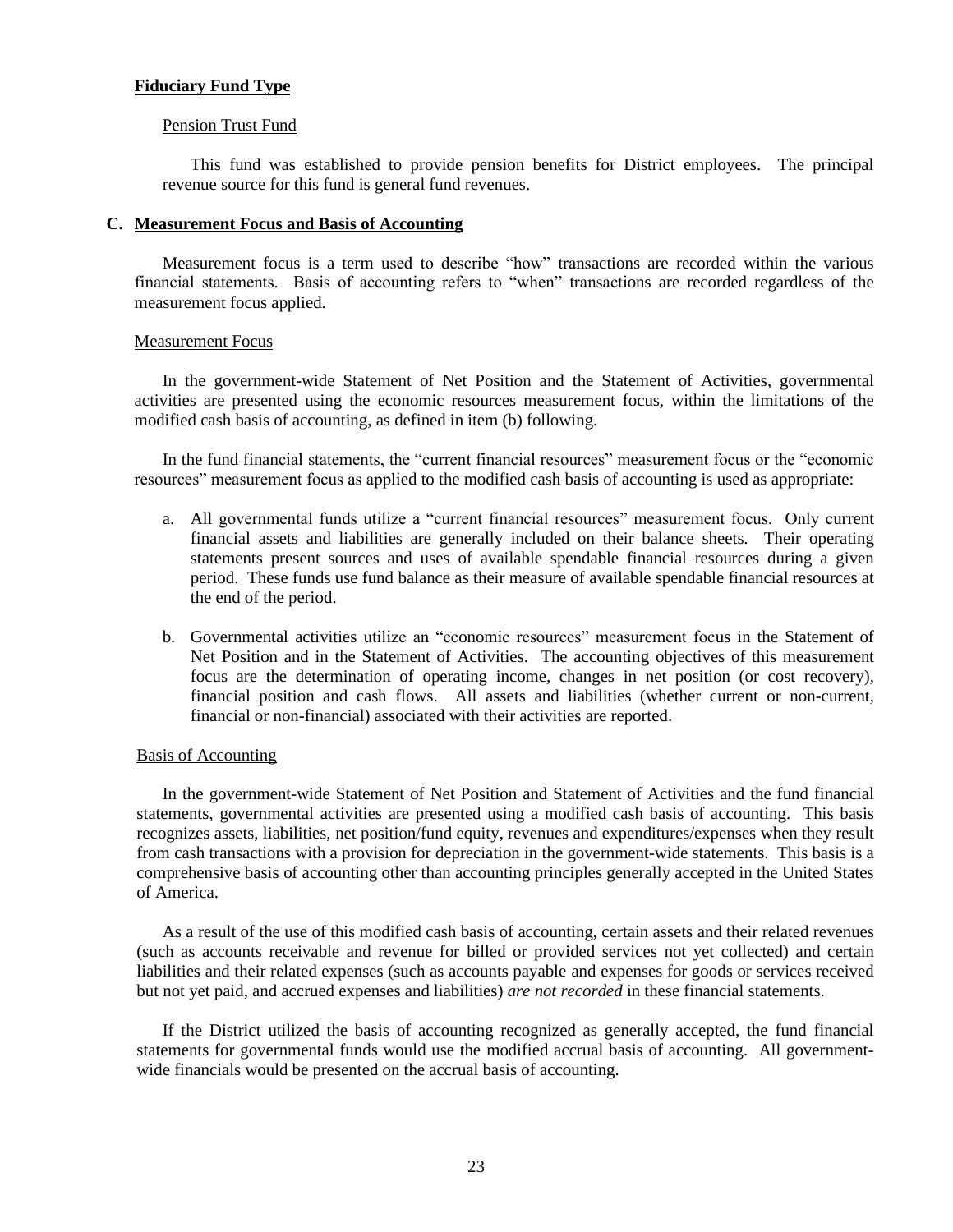#### **D. Assets, Liabilities and Equity**

#### Cash and Cash Equivalents

"Cash and cash equivalents" includes all demand and savings accounts, and certificates of deposit.

#### Capital Assets

The District's modified cash basis of accounting reports capital assets resulting from cash transactions and reports depreciation where appropriate. The accounting treatment over property, plant and equipment (capital assets) depends on whether the assets are reported in the government-wide or fund financial statements.

#### *Government-Wide Statements*

In the government-wide financial statements, capital assets arising from cash transactions are accounted for as assets in the Statement of Net Position. All capital assets are valued at historical cost, or estimated historical cost if actual is unavailable, except for donated capital assets, which are recorded at their estimated fair value at the date of donation.

Depreciation of all exhaustible capital assets arising from cash transactions is recorded as an allocated expense in the Statement of Activities, with accumulated depreciation reflected in the Statement of Net Position. Depreciation is provided over the assets' estimated useful lives using the straight-line method of depreciation. A capitalization threshold of \$1,500 is used to report capital assets. The range of estimated useful lives by type of asset is as follows:

| - Buildings and improvements | $5 - 40$ years |
|------------------------------|----------------|
| - Vehicles                   | $5 - 10$ years |
| - Equipment                  | $5 - 10$ years |

#### *Fund Financial Statements*

In the fund financial statements, capital assets arising from cash transactions acquired for use in governmental fund operations are accounted for as capital outlay expenditures of the governmental fund upon acquisition.

### Long-Term Debt

All long-term debt arising from cash basis transactions to be repaid from governmental resources are reported as liabilities in the government-wide statements.

Long-term debt arising from cash basis transactions of governmental funds is not reported as liabilities in the fund financial statements. The debt proceeds are reported as other financing sources and payment of principal and interest is reported as expenditures.

#### Compensated Absences

As a result of the use of the modified cash basis of accounting, liabilities related to accrued compensated absences are not recorded in the government-wide or fund financial statements. Expenditures/expenses related to compensated absences are recorded when paid.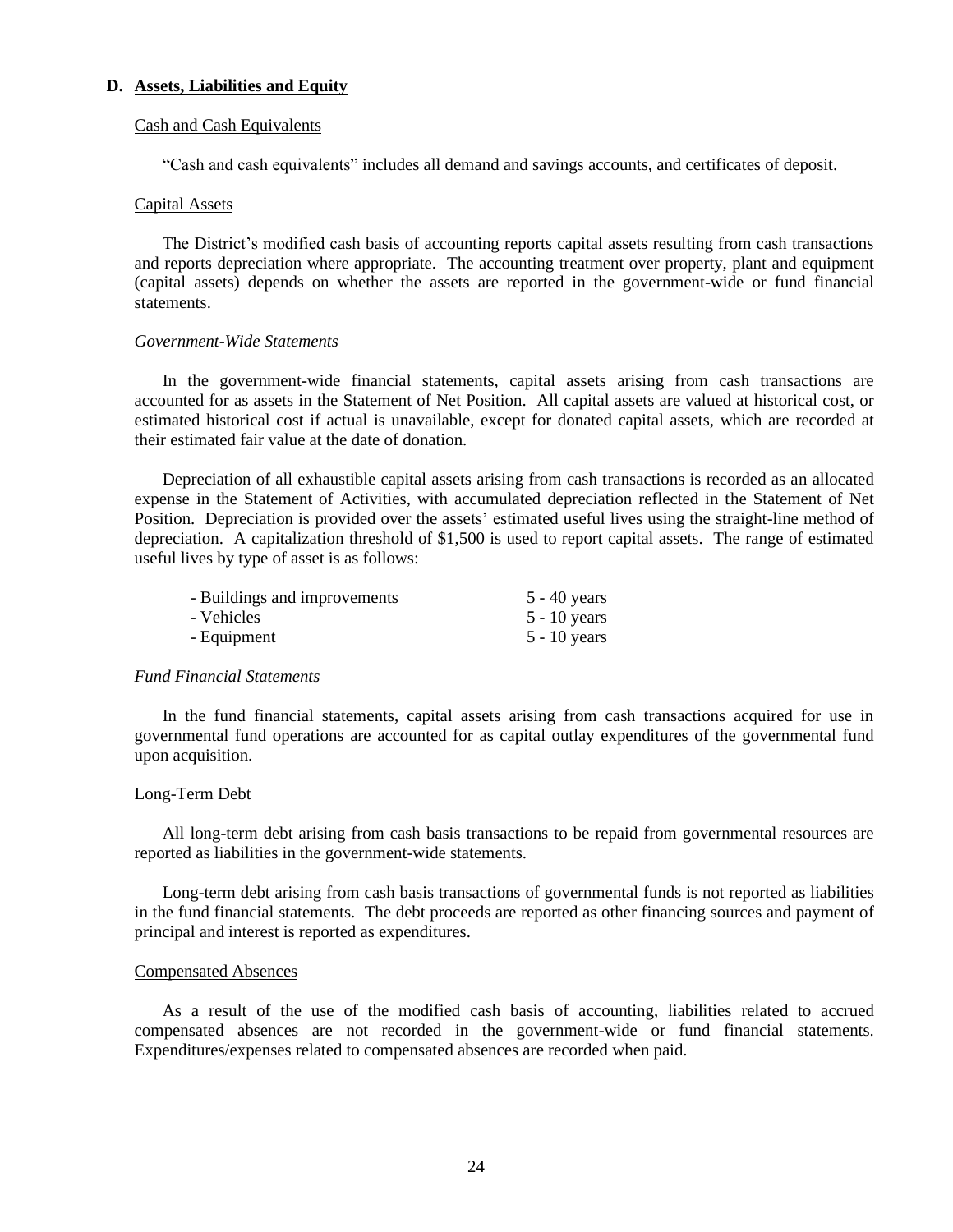### Equity Classification

#### *Government-Wide Statements:*

Equity is classified as net position and displayed in three components:

- a. Net investment in capital assets Consists of capital assets including restricted capital assets, net of accumulated depreciation and reduced by the outstanding balances of any bonds, mortgages, notes or other borrowings that are attributable to the acquisition, construction or improvements of those assets.
- b. Restricted Net Position Consists of Net Position with constraints placed on the use either by (1) external groups such as creditors, grantors, contributors or laws and regulations of other governments; or (2) law through constitutional provisions or enabling legislation.
- c. Unrestricted Net Position All other Net Position that do not meet the definition of "restricted" or "net investment in capital assets".

### Fund Balances

The District adopted GASB Statement No. 54, *Fund Balance Reporting and Governmental Fund Type Definitions* (GASB 54). The statement is designed to improve financial reporting by establishing fund balance classifications that are easier to understand and apply. GASB 54 establishes the following classifications depicting the relative strength of the constraints that control how specific amounts can be spent:

Non-spendable – Amounts that are not in a spendable form (such as inventory) or are required to be maintained intact (such as the corpus of an endowment fund).

Restricted – Amounts constrained to specific purposes by their providers (such as grantors, bondholders, and higher levels of government) through constitutional provisions or by enabling legislation.

Committed – Amounts constrained to specific purposes by the District itself using its highest level of decision-making authority; to be reported as committed, amounts cannot be used for any other purpose unless the District takes the same highest-level action to remove or change the constraint. The District's highest level of decision-making authority is the Board of Directors. The formal action that is required to be taken to establish committed fund balances is either by ordinance or resolution.

Assigned – Amounts the District intends to use for a specific purpose; intent can be expressed by the governing body or by an official or body to which the governing body delegates the authority.

Unassigned – Amounts that are available for any purpose; these amounts are reported only in the General Fund.

The District's policy is to spend the most restricted resources first before less restricted resources in the following order: Non-spendable (if funds become spendable), restricted, committed, assigned, then unassigned.

The District's fund balance policy was enacted in an effort to ensure financial security through the maintenance of a healthy reserve fund that guides the creation, maintenance, and use of resources for financial stabilization purposes. The District's primary objective is to maintain a prudent level of financial resources to protect against reducing service levels or raising taxes and fees due to temporary revenue shortfalls or unpredicted one-time expenditures. The District also seeks to maintain the highest possible credit ratings which are dependent, in part, on the District's maintenance of a healthy fund balance. The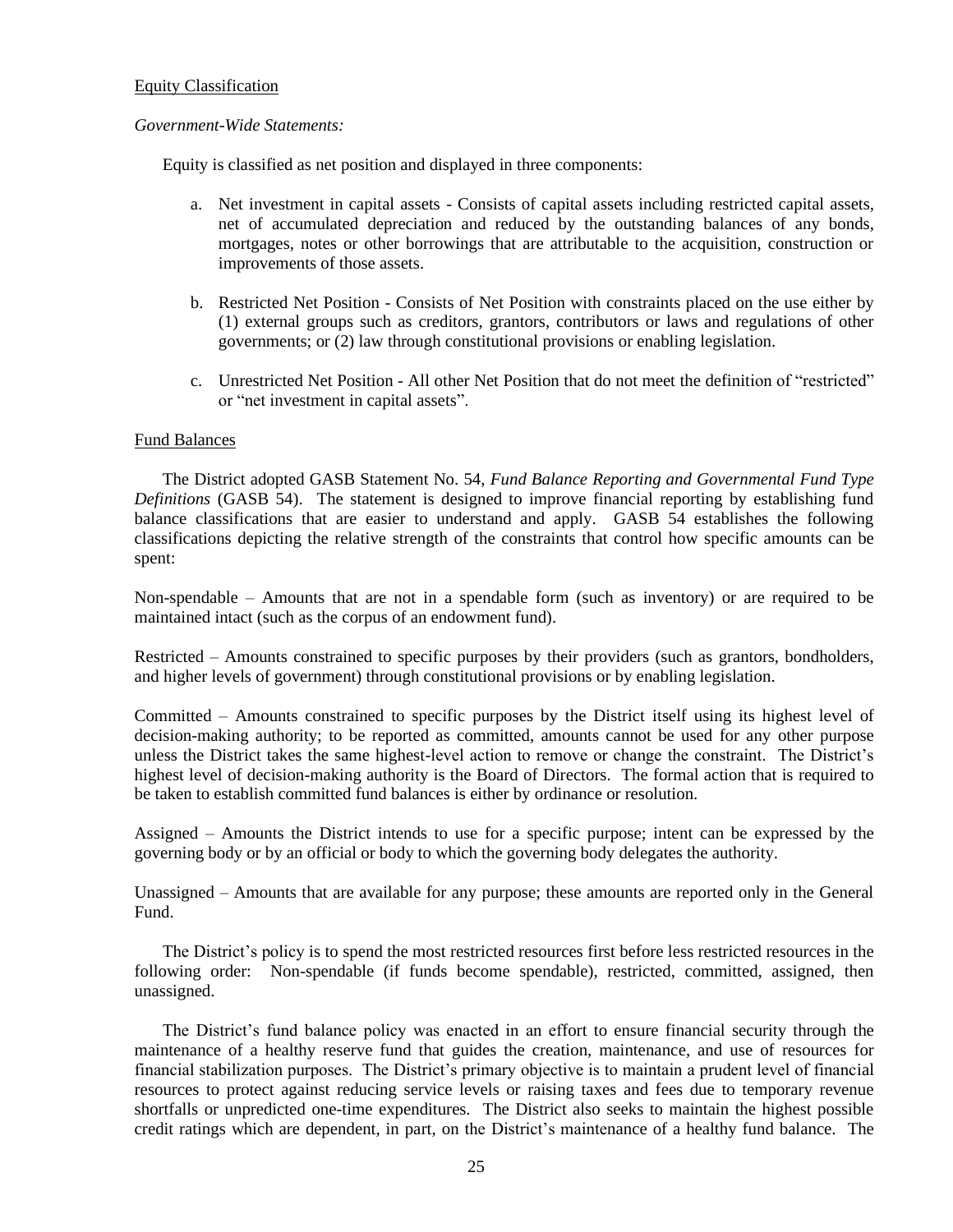unrestricted fund balances of the General Fund have been accumulating to meet this purpose to provide stability and flexibility in order to respond to unexpected adversity and/or opportunities. The target is to maintain an unrestricted fund balance of not less than 9.5% of annual operating expenditures in order to provide adequate funding to cover approximately two months of operating expenditures, provide the liquidity necessary to accommodate the District's uneven cash flow, which is inherent in its periodic tax collection schedule, and provide liquidity to respond to contingent liabilities.

# **E. Property Tax**

Property taxes attach as an enforceable lien on property as of January 1. Taxes are levied on November 15 and payable by December 31. Taxes paid after December 31 are subject to penalties. Franklin County bills, collects and remits the property taxes to the District. The District records the revenues from property taxes when they are received. Since the District uses the modified cash basis of accounting, property taxes received on prior year's assessment are recorded as revenue, while property taxes received on current year's assessment are recorded as deferred revenue and will be recognized as revenue in the following year.

### **F. Revenues, Expenditures and Expenses**

### Program Revenues

In the Statement of Activities, modified cash basis revenues that are derived directly from each activity or from parties outside the District's taxpayers are reported as program revenues. The District has the following program revenues in each activity:

| Public Safety - fire protection | Inspections and permits      |
|---------------------------------|------------------------------|
|                                 | Operating and capital grants |

All other governmental revenues are reported as general. All taxes are classified as general revenue even if restricted for a specific purpose.

### Operating Revenue and Expenses

Operating revenue and expenses include all revenues and expenses not related to capital and related financing, noncapital financing, or investing activities.

### **G. Use of Estimates**

The preparation of financial statements in conformity with the other comprehensive basis of accounting (OCBOA) used by the District requires management to make estimates and assumptions that affect certain reported amounts and disclosures (such as estimated useful lives in determining depreciation expense). Accordingly, actual results could differ from those estimates.

### **H. Post-Employment Health Care Benefits**

Under the Consolidated Omnibus Budget Reconciliation Act (COBRA), the District provides health care benefits to eligible former employees and eligible dependents. Certain requirements are outlined by the federal government for this coverage. The premium is paid in full by the insured to the District. This program is offered for a duration of 18 months after the termination date. There is no associated cost to the District under this program, and there were no participants in the program as of December 31, 2020.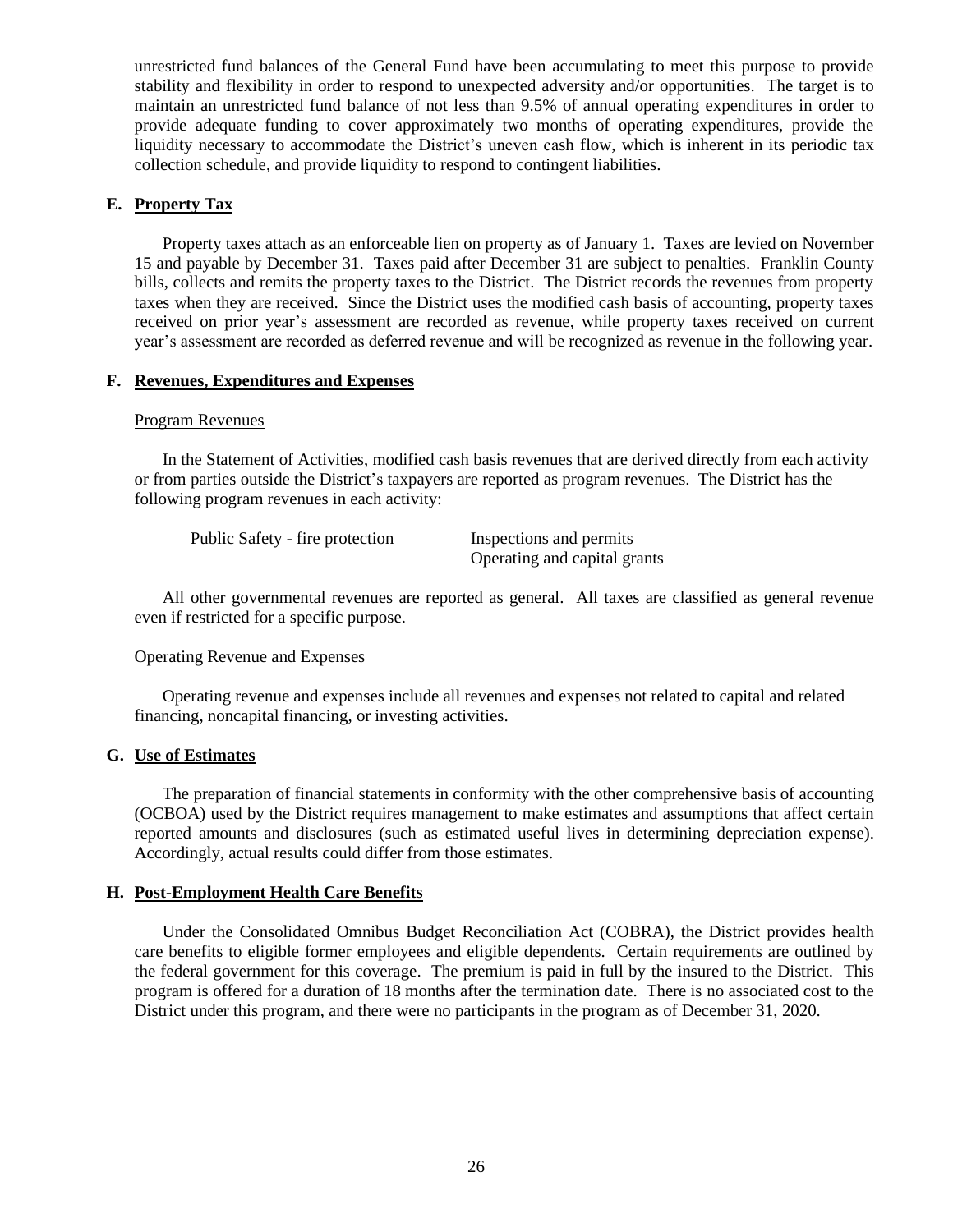### **I. Deferred Compensation Plan**

Employees of the St. Clair Fire Protection District may participate in a deferred compensation plan adopted under the provisions of Internal Revenue Service Section 457 (Deferred Compensation Plans With Respect to Service for State and Local Governments).

The deferred compensation plan is available to all full-time employees of the District. Under the plan, employees may elect to defer a portion of their salaries and avoid paying taxes on the deferred portion until the withdrawal date. The deferred compensation amount is not available for withdrawal by employees until termination, retirement, death, or unforeseeable emergency. The plan assets are held in trust by Security Benefits.

# **2. CASH AND CASH EQUIVALENTS**

The District has determined that interest bearing checking accounts, certificates of deposit, repurchase agreements, United States Government Obligations, bonds, notes or other obligations of the State of Missouri, and any other securities or investments that are lawful for the investment of monies held in such funds or accounts under the law of the State of Missouri are appropriate types of investments for its needs.

| <b>Depository Account</b>                                                  |   | <b>Bank Balance</b> |
|----------------------------------------------------------------------------|---|---------------------|
| Insured                                                                    | S | 313,702.85          |
| Collateralized:                                                            |   |                     |
| Collateral held by District's agent in the District's name                 |   | 0.00                |
| Collateral held by pledging bank's trust department in the District's name |   | 646,606.49          |
| Collateral held by pledging bank's trust department                        |   |                     |
| not in the District's name                                                 |   | 0.00                |
| Uninsured and uncollateralized                                             |   | 0.00                |
| Total                                                                      |   | 960,309.34          |

#### **Custodial Credit Risk - Deposits**

Custodial credit risk is the risk that in the event of a bank failure, the District's deposits may not be returned to it. The District does not have a deposit policy for custodial credit risk. As of December 31, 2020, \$0.00 of the District's bank balance of \$960,309.34 was exposed to credit risk as follows:

|                                                 | <b>Custody Credit</b><br><b>Risk Amount</b> |      |  |  |
|-------------------------------------------------|---------------------------------------------|------|--|--|
| <b>Type of Deposit</b>                          |                                             |      |  |  |
| Uninsured and uncollateralized                  |                                             | 0.00 |  |  |
| Uninsured and collateralized by pledging bank's |                                             |      |  |  |
| trust department not in the District's name     |                                             | 0.00 |  |  |
| Total                                           |                                             |      |  |  |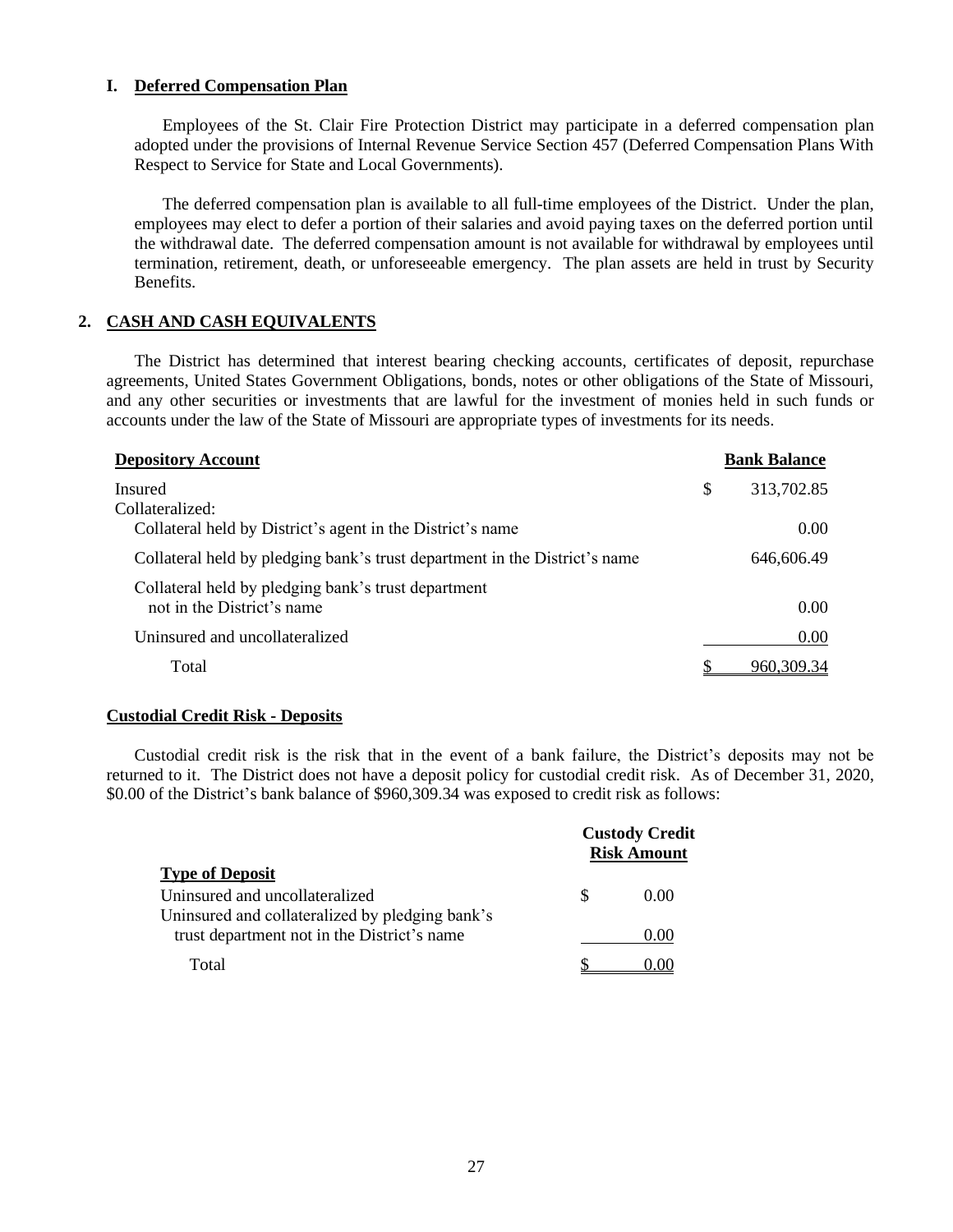# **3. CAPITAL ASSETS**

Capital asset activity resulting from modified cash basis transactions for the year ended December 31, 2020 was as follows:

| <b>Governmental Activities:</b>                                                          |              | <b>Balance</b><br>Jan. 1, 2020             |              | <b>Additions</b>                    |               | <b>Deletions</b>               | <b>Balance</b><br>Dec. 31, 2020 |                                            |
|------------------------------------------------------------------------------------------|--------------|--------------------------------------------|--------------|-------------------------------------|---------------|--------------------------------|---------------------------------|--------------------------------------------|
| Capital assets not being depreciated:<br>Land                                            | \$           | 108,162.50                                 | \$           | 0.00                                | \$            | 0.00                           | \$                              | 108,162.50                                 |
| Total capital assets not being depreciated                                               | \$.          | 108,162.50                                 | \$           | 0.00                                | \$            | 0.00                           | \$.                             | 108,162.50                                 |
| Capital assets being depreciated:<br>Buildings and improvements<br>Vehicles<br>Equipment | \$           | 2,711,845.48<br>2,614,550.32<br>596,195.42 | $\mathbb{S}$ | 0.00<br>326,400.00<br>22,754.79     | $\mathcal{S}$ | 0.00<br>60,628.02<br>53,741.69 | S.                              | 2,711,845.48<br>2,880,322.30<br>565,208.52 |
|                                                                                          | \$           | 5,922,591.22                               | S.           | 349,154.79                          | S.            | 114,369.71                     | <sup>\$</sup>                   | 6,157,376.30                               |
| Less accumulated depreciation:<br>Buildings and improvements<br>Vehicles<br>Equipment    | \$           | 1,786,382.78<br>2,491,926.61<br>461,441.72 | \$           | 55,160.77<br>57,350.39<br>34,671.77 | $\mathbf{\$}$ | 0.00<br>60,628.02<br>53,741.69 | S.                              | 1,841,543.55<br>2,488,648.98<br>442,371.80 |
| Total accumulated depreciation                                                           | \$           | 4,739,751.11                               | S            | 147,182.93                          | \$.           | 114,369.71                     |                                 | \$4,772,564.33                             |
| Total capital assets being depreciated, net                                              | $\mathbb{S}$ | 1,182,840.11                               | S            | 201,971.86                          | \$            | 0.00                           | \$.                             | 1,384,811.97                               |
| Governmental activities capital<br>assets, net                                           | \$           | .291,002.61                                |              | 201,971.86                          | \$            | 0.00                           |                                 | 1,492,974.47                               |

Depreciation expense was charged to the public safety function in the Statement of Activities.

Depreciation expense totaled \$147,182.93 for the year ended December 31, 2020.

### **4. LONG-TERM DEBT**

#### Governmental Activities

As of December 31, 2020, the long-term debt, arising from cash transactions, payable from the general revenue fund resources consisted of the following:

| • Lease agreement with Farmers and Merchants Bank on House<br>#2, with interest at 4.00%, final payment due March 1, 2029. | 188,000.00 |
|----------------------------------------------------------------------------------------------------------------------------|------------|
| TOTAL                                                                                                                      | 188,000.00 |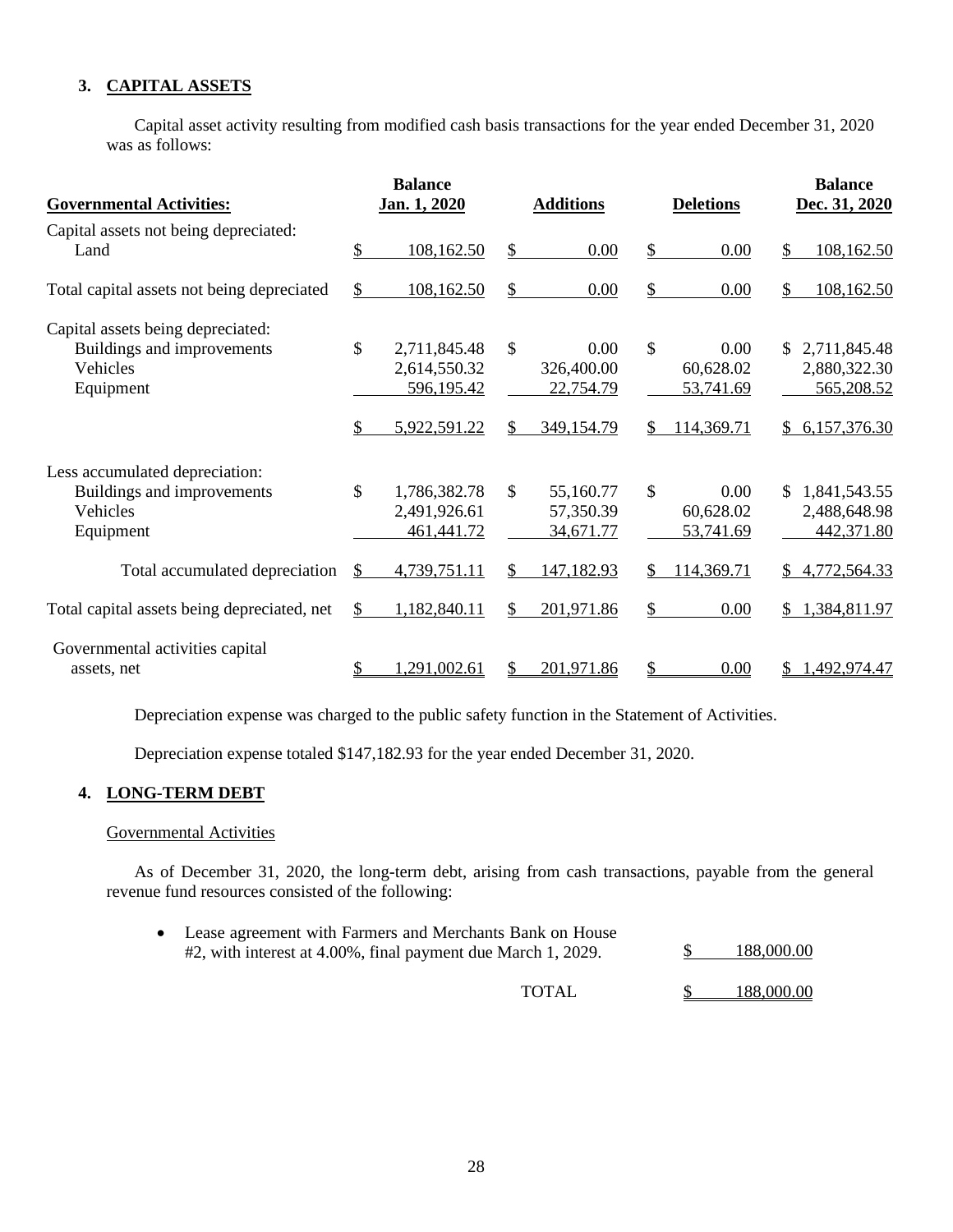#### **Changes in Long-Term Debt**

The following is a summary of changes in long-term debt for the year ended December 31, 2020:

| <b>Governmental Activities:</b>                            |  | <b>Balance</b><br>Jan. 1, 2020 | <b>Additions</b><br><b>Reductions</b> |      |    |           | <b>Balance</b><br>Dec. 31, 2020 |            | <b>Amount Due</b><br><b>Within One</b><br><u>Year</u> |           |
|------------------------------------------------------------|--|--------------------------------|---------------------------------------|------|----|-----------|---------------------------------|------------|-------------------------------------------------------|-----------|
| Lease Agreement - Farmers &<br>Merchants Bank - House #4   |  | 25,284.69                      | S                                     | 0.00 | S. | 25.284.69 | \$.                             | 0.00       | S                                                     | 0.00      |
| Lease agreement - Farmers and<br>Merchants Bank - House #2 |  | 203,500.00                     |                                       | 0.00 |    | 15,500.00 |                                 | 188,000.00 |                                                       | 16.500.00 |
| <b>Total Governmental Activities</b>                       |  | 228,784.69                     |                                       | 0.00 |    | 40,784.69 |                                 | 188,000.00 |                                                       | 16,500.00 |

### **Debt Service Requirements to Maturity**

The debt service requirements to maturity, including principal and interest, for long-term debt, except for refundable deposits, as of December 31, 2020, are as follows:

(1) Lease agreement with Farmers and Merchants Bank – House #2

| <b>Payment</b><br><b>Date</b> | <b>Principal</b><br><b>Interest</b><br><b>Interest</b><br><b>Rate</b><br><b>Component</b><br><b>Component</b> |           |            | <b>Rental</b><br><b>Payment</b> | <b>Purchase</b><br>Option |            |                  |
|-------------------------------|---------------------------------------------------------------------------------------------------------------|-----------|------------|---------------------------------|---------------------------|------------|------------------|
|                               |                                                                                                               |           |            |                                 |                           |            | \$<br>188,000.00 |
| 03/01/2021                    | 4%                                                                                                            | \$        | 16,500.00  | \$<br>3,760.00                  | \$                        | 20,260.00  | 171,500.00       |
| 09/01/2021                    |                                                                                                               |           |            | 3,430.00                        |                           | 3,430.00   |                  |
| 03/01/2022                    | 4%                                                                                                            |           | 17,500.00  | 3,430.00                        |                           | 20,930.00  | 154,000.00       |
| 09/01/2022                    |                                                                                                               |           |            | 3,080.00                        |                           | 3,080.00   |                  |
| 03/01/2023                    | 4%                                                                                                            |           | 18,500.00  | 3,080.00                        |                           | 21,580.00  | 135,500.00       |
| 09/01/2023                    |                                                                                                               |           |            | 2,710.00                        |                           | 2,710.00   |                  |
| 03/01/2024                    | 4%                                                                                                            |           | 19,500.00  | 2,710.00                        |                           | 22,210.00  | 116,000.00       |
| 09/01/2024                    |                                                                                                               |           |            | 2,320.00                        |                           | 2,320.00   |                  |
| 03/01/2025                    | 4%                                                                                                            |           | 20,500.00  | 2,320.00                        |                           | 22,820.00  | 95,500.00        |
| 09/01/2025                    |                                                                                                               |           |            | 1,910.00                        |                           | 1,910.00   |                  |
| 03/01/2026                    | 4%                                                                                                            |           | 22,000.00  | 1,910.00                        |                           | 23,910.00  | 73,500.00        |
| 09/01/2026                    |                                                                                                               |           |            | 1,470.00                        |                           | 1,470.00   |                  |
| 03/01/2027                    | 4%                                                                                                            |           | 23,000.00  | 1,470.00                        |                           | 24,470.00  | 50,500.00        |
| 09/01/2027                    |                                                                                                               |           |            | 1,010.00                        |                           | 1,010.00   |                  |
| 03/01/2028                    | 4%                                                                                                            |           | 24,500.00  | 1,010.00                        |                           | 25,510.00  | 26,000.00        |
| 09/01/2028                    |                                                                                                               |           |            | 520.00                          |                           | 520.00     |                  |
| 03/01/2029                    | 4%                                                                                                            |           | 26,000.00  | 520.00                          |                           | 26,520.00  |                  |
| <b>TOTALS</b>                 |                                                                                                               | <u>\$</u> | 188,000.00 | \$<br>36,660.00                 | $\frac{1}{2}$             | 224,660.00 |                  |

Annual payments are subject to annual appropriation. The lease has been accounted for as an acquisition of an asset. The minimum lease payment is the payment amount.

### Interest Expense Allocated by Function

Interest expense, including fiscal agent fees, on long-term debt was charged to functions in the Statement of Activities as follows:

Governmental-Type Activities:  $\frac{\$}{2}$  8,541.13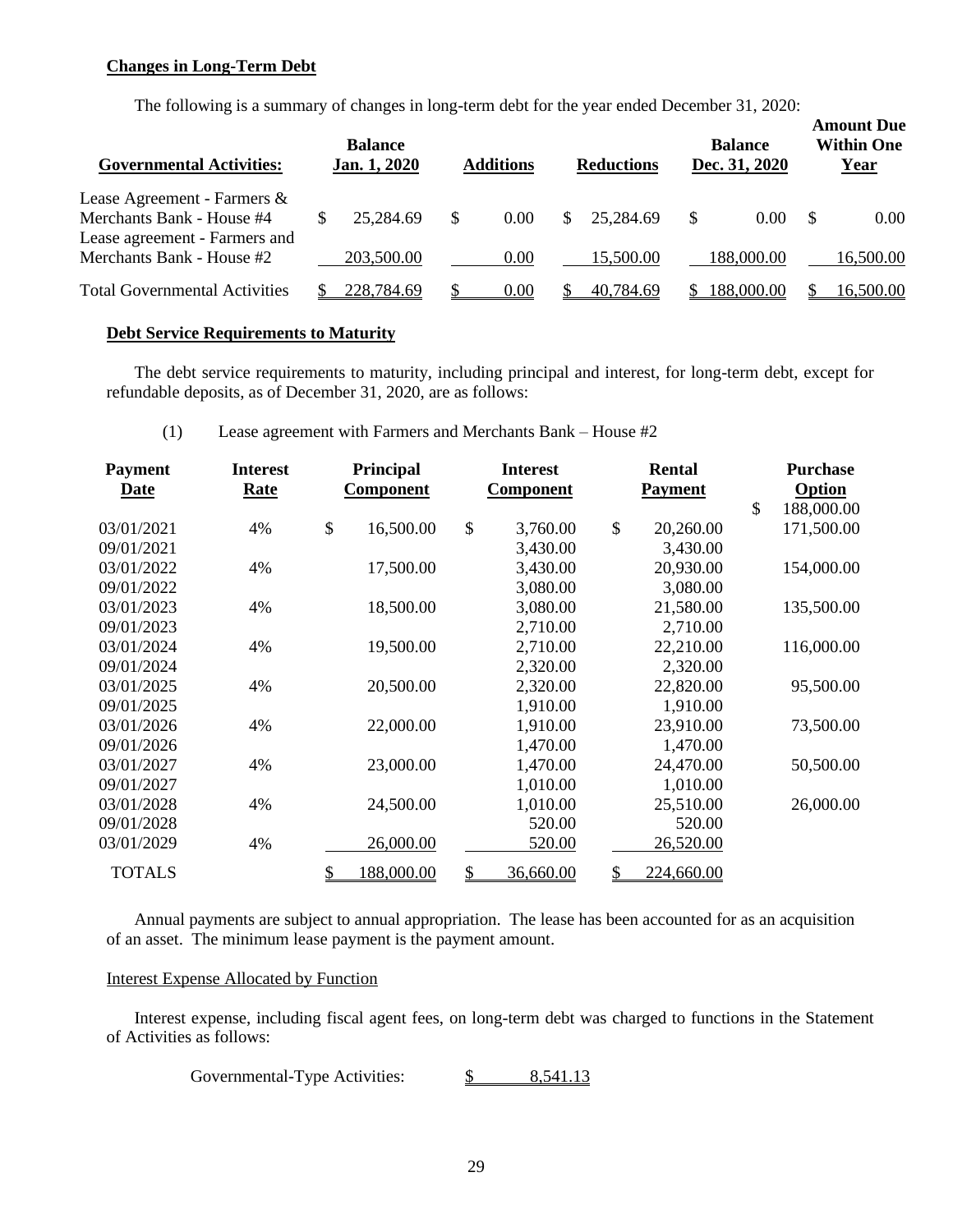# **5. RISK MANAGEMENT**

The District is exposed to various risks of loss related to torts; theft of, damage to, or destruction of assets; errors and omissions; injuries to employees; employees' health and life; and natural disasters.

The District manages these various risks of loss as follows:

|    | <b>Type of Loss</b>                                | <b>Method Managed</b>          | <b>Risk of Loss Retained</b> |
|----|----------------------------------------------------|--------------------------------|------------------------------|
| a. | Torts, errors, and omissions                       | Purchased commercial insurance | None                         |
| b. | Workers compensation,<br>health and life           | Purchased commercial insurance | None                         |
|    | c. Physical property loss and<br>natural disasters | Purchased commercial insurance | None                         |

### **6. ASSESSED VALUATION AND TAX LEVY**

|                                              | 2020                  | 2019                  |  |  |  |
|----------------------------------------------|-----------------------|-----------------------|--|--|--|
| <b>Aggregate Assessed Valuation</b>          | 246,583,074.00        | 239,694,103.00        |  |  |  |
|                                              | Tax Levy Per \$100.00 | Tax Levy Per \$100.00 |  |  |  |
|                                              | of Assessed Valuation | of Assessed Valuation |  |  |  |
| General Fund                                 | .5153                 | .5076                 |  |  |  |
| Total taxes assessed                         | \$<br>1,270,642.58    | S<br>1,216,687.27     |  |  |  |
| Less: Collected and assessment fee           | (20, 330.28)          | (19, 467.00)          |  |  |  |
|                                              | .250,312.30           | .197,220.27           |  |  |  |
| Tax collections (including delinquent taxes) | 344,266.09            | .257.343.99           |  |  |  |

The receipts of current and delinquent property taxes during the year ended December 31, 2020 aggregated approximately 28% of the 2020 assessed taxes and 105% of the 2019 assessed taxes. Taxes collected on the 2020 assessment are considered deferred revenue and will be recognized as revenue in 2021.

### **7. PENSION PLAN**

The District has a defined contribution pension plan, St. Clair Fire Protection District 401(a) Retirement Plan, which is administered by Retirement Plan Advisors. The plan covers all employees who meet the plan's eligibility requirements. All employees who are full-time and contribute to their 457 Plan are eligible to participate in the plan. Participants vest in the plan in 20% increments and are fully vested after 5 years. Forfeitures can be used to reduce employer contributions and are allocated to each eligible participant. There were no forfeitures during the year. District contributions to the plan for the year ended December 31, 2020 totaled \$18,485.00. Employees may not contribute a portion of their salary into the 401(a) plan. The District contributes up to \$1,000 into the 401(a) plan matching the employees 457 plan contribution. The plan assets are held at Security Benefit. The pension payable at year end was \$0.00.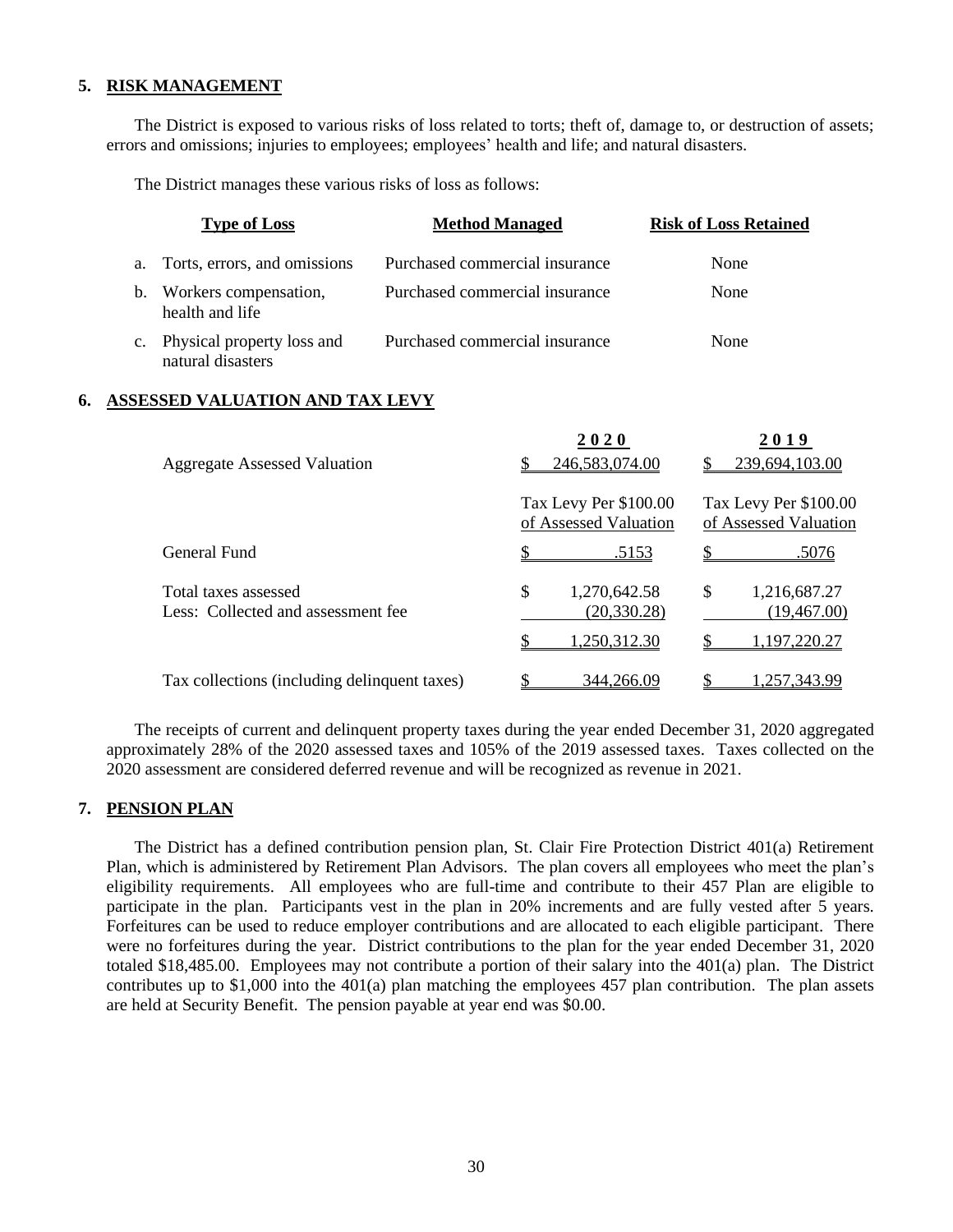# **8. TAX ABATEMENT AGREEMENTS**

The cities/counties served by the District utilize two types of tax abatement programs to attract jobs and industrial investments to their cities/counties. They are Chapter 100 and Chapter 353.

**Chapter 100** - At December 31, 2020, the cities/counties served by the District had no Chapter 100 projects. Chapter 100 is a means of using bonds to purchase the building and equipment with the city/county holding title to the property and the company paying a PILOT (payment in lieu of taxes) or a grant to the city/county each year. The cities/counties share a portion of these taxes with the District. At December31, 2020, \$0.00 of the District's share of the real estate property taxes and sales taxes were abated through the Chapter100 program.

**Chapter 353** - At December 31, 2020, the cities/counties served by the District had two active Chapter 353 projects. Chapter 353 is taking a blighted piece of property and giving tax abatement for a limited number of years to a company who will improve the property and bring in jobs. At December 31, 2020, \$3,391.20 of the District's share of the real estate property taxes were abated through the Chapter 353 program.

### **9. SUBSEQUENT EVENTS**

On January 21, 2021, the District was reimbursed \$11,303.16 of CARES Act funds by Franklin County Commission. These expenses were incurred during 2020.

| <b>10. DISTRICT OFFICERS</b>    | 2020                |
|---------------------------------|---------------------|
| <b>Board Chairman/President</b> | David Berkel        |
| Director/Treasurer              | Leroy Nunn          |
| Director/Secretary              | Stephanie Butenhoff |
| Fire Chief                      | Craig Sullivan      |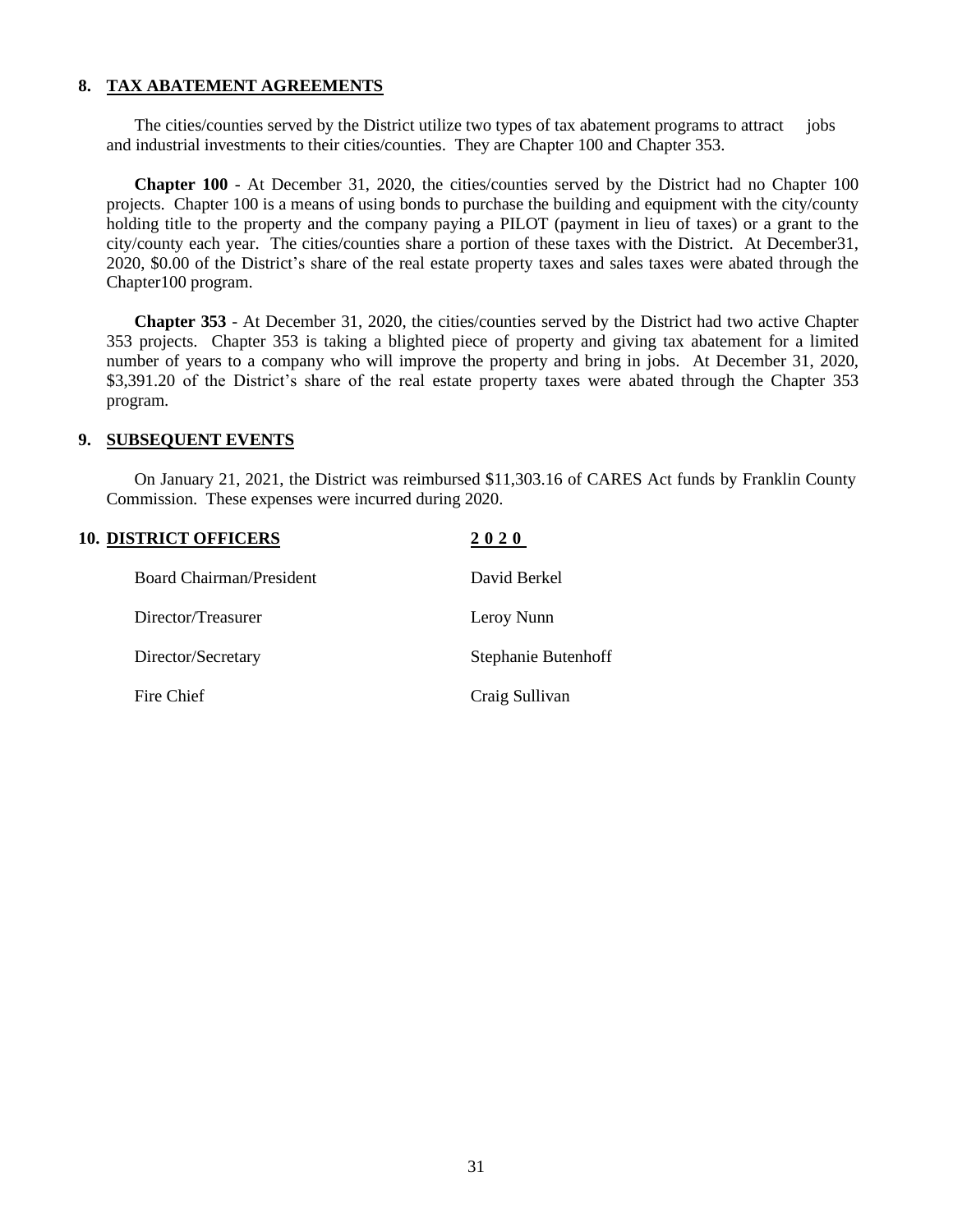# **OTHER INFORMATION**

Other information includes financial information and disclosures that are presented for purposes of additional analysis but are not considered a part of the basic financial statements. Such information includes:

- Budgetary Comparison Schedule Modified Cash Basis General Fund
- Notes to Other Information Budgetary Comparison Schedule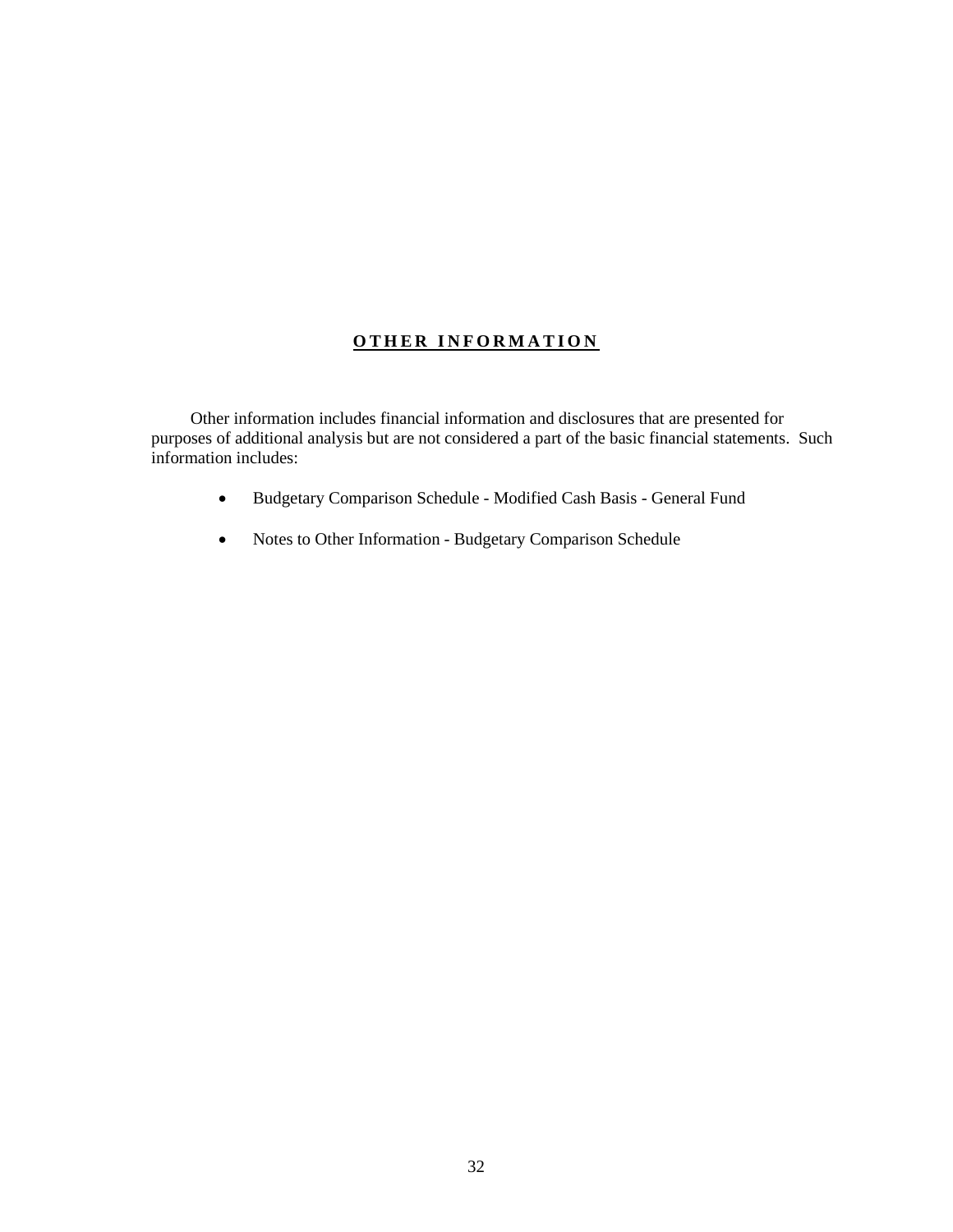# **BUDGETARY COMPARISON SCHEDULE - MODIFIED CASH BASIS GENERAL FUND YEAR ENDED DECEMBER 31, 2020**

|                                              |                           |               |              | <b>Actual</b>      |
|----------------------------------------------|---------------------------|---------------|--------------|--------------------|
|                                              | Original                  |               | Final        | <b>Amounts</b>     |
| <b>BEGINNING BUDGETARY FUND BALANCE</b>      | \$<br>637,510.26          | $\mathcal{S}$ | 637,510.26   | \$<br>637,510.26   |
| <b>RESOURCES</b> (inflows):                  |                           |               |              |                    |
| Taxes, penalties and interest                | 1,216,687.27              |               | 1,258,201.82 | 1,257,343.99       |
| Sales taxes                                  | 420,000.00                |               | 480,903.23   | 480,903.23         |
| Permits and fees                             | 8,000.00                  |               | 5,099.95     | 5,099.95           |
| Interest earned                              | 6,000.00                  |               | 6,685.91     | 6,759.56           |
| Other revenue                                | 200.00                    |               | 9,093.11     | 9,093.11           |
| Insurance claim proceeds                     | 0.00                      |               | 31,125.61    | 31,125.61          |
| Fire recovery                                | 3,000.00                  |               | 0.00         | 0.00               |
| Hazmat cleanup                               | 0.00                      |               | 4,335.94     | 4,335.94           |
| Sale of assets                               | 0.00                      |               | 4,650.00     | 4,650.00           |
| Grant revenue                                | 0.00                      |               | 0.00         | 1,329.63           |
| AMOUNTS AVAILABLE FOR APPROPRIATION          | \$<br>2,291,397.53        | \$.           | 2,437,605.83 | \$<br>2,438,151.28 |
| <b>CHARGES TO APPROPRIATIONS (outflows):</b> |                           |               |              |                    |
| Current -                                    |                           |               |              |                    |
| Apparatus operation                          | \$<br>78,000.00           | $\mathcal{S}$ | 78,754.30    | \$<br>78,754.30    |
| Station maintenance and supplies             | 18,500.00                 |               | 11,897.26    | 11,897.26          |
| Insurance                                    | 133,420.05                |               | 120,593.30   | 120,593.30         |
| Insurance - health                           | 102,858.41                |               | 115,091.04   | 115,091.04         |
| Utilities and telephone                      | 29,900.00                 |               | 28,504.56    | 28,504.56          |
| Accounting                                   | 6,700.00                  |               | 6,200.00     | 6,200.00           |
| Training                                     | 10,000.00                 |               | 1,683.00     | 1,683.00           |
| General administrative expenditures          | 3,427.00                  |               | 2,497.72     | 2,497.72           |
| Dispatching                                  | 10,000.00                 |               | 10,000.00    | 10,000.00          |
| Uniforms                                     | 10,000.00                 |               | 6,300.21     | 6,090.21           |
| <b>Salaries</b>                              | 916,150.00                |               | 889,238.94   | 889,238.94         |
| Payroll taxes                                | 68,250.00                 |               | 68,074.04    | 68,074.04          |
| Computer and internet expense                | 25,105.00                 |               | 19,163.66    | 19,163.66          |
| Firefighting equipment and fire prevention   | 20,204.12                 |               | 12,670.97    | 18,826.16          |
| Membership dues and fees                     | 1,250.00                  |               | 516.90       | 516.90             |
| Miscellaneous expense                        | 0.00                      |               | 133.92       | 133.92             |
| District email host                          | 0.00                      |               | 239.88       | 239.88             |
| Pension expense                              | 18,420.00                 |               | 18,485.00    | 18,000.00          |
| Public education                             | 1,000.00                  |               | 0.00         | 0.00               |
| Solar panel lease                            | 10,500.00                 |               | 10,078.12    | 10,078.12          |
| Cell phones                                  | 7,275.00                  |               | 5,589.59     | 5,589.59           |
| Protective clothing                          | 15,000.00                 |               | 11,145.95    | 11,145.95          |
| General expenses                             | 1,500.00                  |               | 3,109.92     | 3,109.92           |
| Legal                                        | 3,500.00                  |               | 901.00       | 901.00             |
| Grant expense - COVID 19                     | 0.00                      |               | 3,374.83     | 3,846.63           |
| <b>TOTAL CURRENT</b>                         | \$<br><u>1,490,959.58</u> | \$            | 1,424,244.11 | \$1,430,176.10     |

**Budgeted Amounts**

See accompanying notes to the Budgetary Comparison Schedule.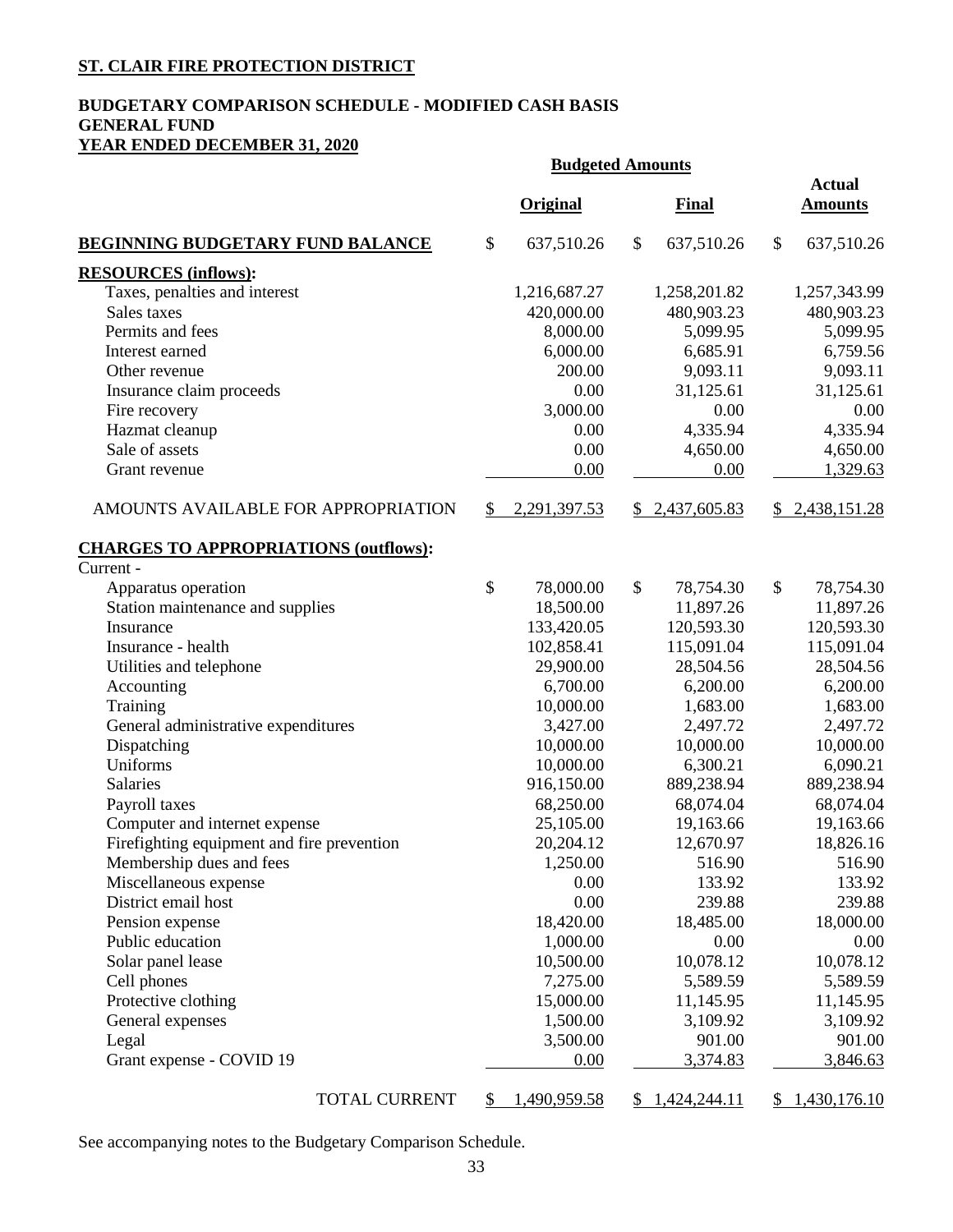# **BUDGETARY COMPARISON SCHEDULE - MODIFIED CASH BASIS GENERAL FUND YEAR ENDED DECEMBER 31, 2020**

|                                      | <b>Budgeted Amounts</b> |                     |                                 |
|--------------------------------------|-------------------------|---------------------|---------------------------------|
|                                      | Original                | <b>Final</b>        | <b>Actual</b><br><b>Amounts</b> |
| Capital outlay -                     |                         |                     |                                 |
| Vehicles                             | \$<br>354,350.00        | \$<br>326,400.00    | $\mathbb{S}$<br>326,400.00      |
| Equipment                            | 0.00                    | 20,418.82           | 14,263.63                       |
| Equipment - grant                    | 0.00                    | 8,491.16            | 8,491.16                        |
| <b>TOTAL CAPITAL OUTLAY</b>          | 354,350.00<br>\$.       | 355,309.98<br>\$    | \$<br>349,154.79                |
| Debt Service -                       |                         |                     |                                 |
| Principal retirement                 | \$<br>40,784.00         | \$<br>40,784.69     | $\mathbb{S}$<br>40,784.69       |
| Interest and fees                    | 8,335.69                | 8,541.13            | 8,541.13                        |
| <b>TOTAL DEBT SERVICE</b>            | \$<br>49,119.69         | \$<br>49,325.82     | 49,325.82<br>\$                 |
| TOTAL CHARGES TO APPROPRIATIONS      | \$<br>1,894,429.27      | 1,828,879.91<br>\$. | 1,828,656.71<br>\$.             |
| <b>ENDING BUDGETARY FUND BALANCE</b> | 396,968.26              | 608,725.92          | 609,494.57                      |

See accompanying notes to the Budgetary Comparison Schedule.